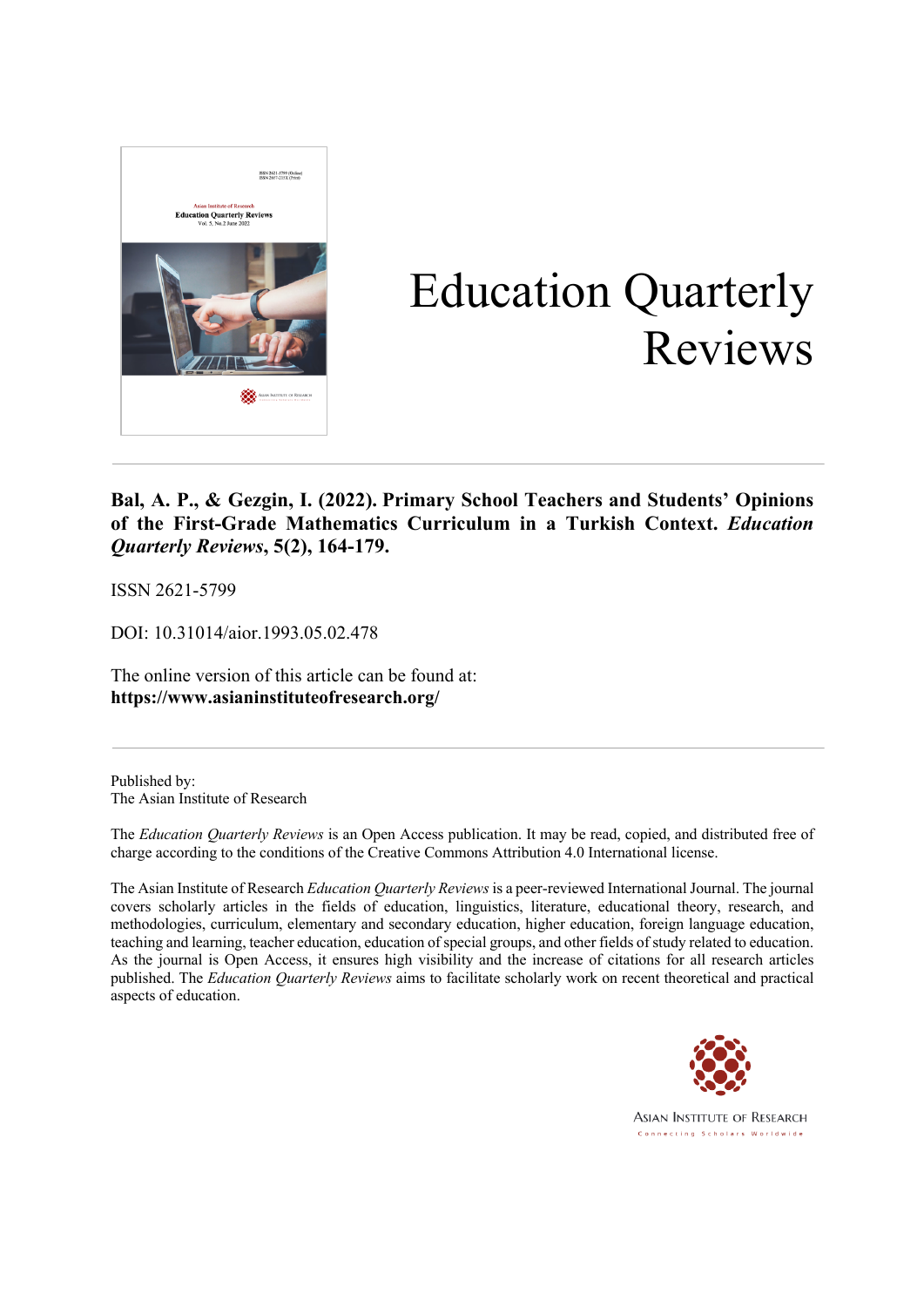

The Asian Institute of Research Education Quarterly Reviews Vol.5, No.2, 2022: 164-179 ISSN 2621-5799 Copyright © The Author(s). All Rights Reserved DOI: 10.31014/aior.1993.05.02.478

## Primary School Teachers and Students' Opinions of the First-Grade Mathematics Curriculum in a Turkish Context

Ayten Pinar Bal<sup>1</sup>, Ibrahim Gezgin<sup>2</sup>

<sup>1</sup> Cukurova University, Faculty of Education, Department of Mathematics and Science Education Phone number: +90 322 3386076 Postal address: Cukurova University, Faculty of Education, Department of Mathematics and Science Education 01330, Balcali/ ADANA. Email address: apinarbal@gmail.com <sup>2</sup> Primary School Teacher, Ministry of National Education, Adana/Turkey, im.gezgin@gmail.com

#### **Abstract**

This research was carried out to determine the opinions of teachers and students in-depth regarding the primaryschool first-grade mathematics curriculum in a Turkish context. This study was designed in accordance with a mixed research method to achieve this goal and to examine the situation that emerged during the implementation of a curriculum. The data collection tools were the "Mathematics Curriculum Evaluation Scale," semi-structured teacher and student interviews, and an observation form. The thoughts of teachers and students regarding the primary school mathematics curriculum were determined in-depth, and the situations that emerged during the implementation of the program were examined. The research population comprised first-grade teachers working in primary schools in central districts of Turkey. Descriptive statistics and content analyses were used for the data analysis. Based on the results, it was concluded that the general structure and objective of the mathematics curriculum were sufficient.

**Keywords:** Mathematics Curriculum, Curriculum Evaluation, Primary School, First Grade Mathematics Course

#### **1. Introduction**

#### *1.1 Introduce the Problem*

Mathematics educators point out the importance of mathematical learning based on daily activities that help students manage and make sense of not only school mathematics, but also other areas of their lives (Padilla & Tan, 2019). To understand daily life in a critical and creative manner, students tend to use mathematics and imagine a better world (Atweh & Goos, 2011; Land et al., 2019; Lew, 2019; Wood, 1998). Thus, mathematics lessons take place at every level from primary school to higher education. In primary school, students experience rapid physical, mental, and social development. Thus, the mathematics curriculum should be carefully prepared and implemented for effective mathematics education and to realize the desired levels of learning (Kelley, Hosp & Howell, 2008; Schoenfeld, 2006).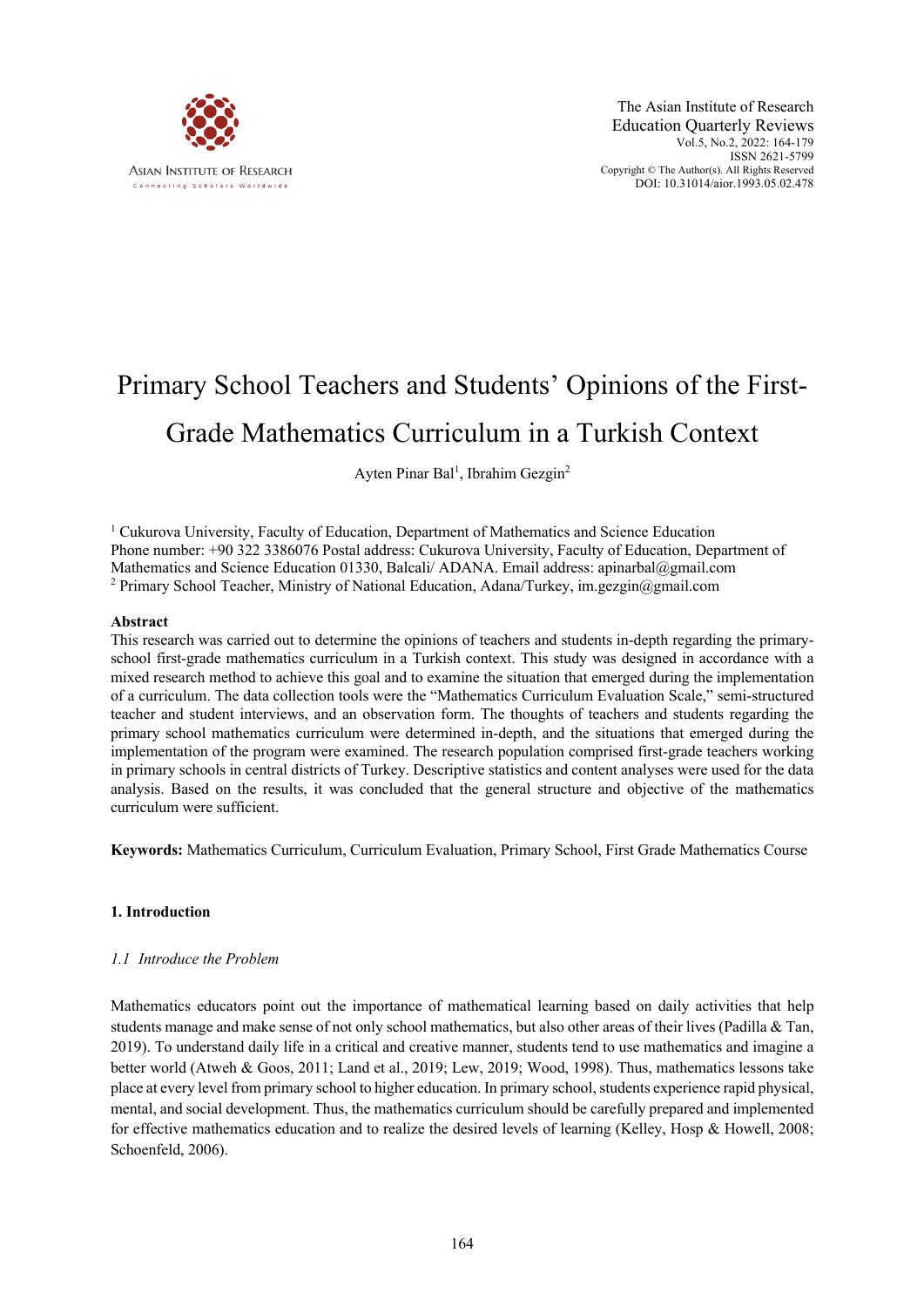Changes in mathematics curricula occurred worldwide in the 1980s (Christou, Eliophotou-Menon & Philippou, 2004; Senger, 1998; Slavin & Lake, 2008), and the National Council of Teachers of Mathematics (2000) guided reform movements in mathematics education all over the world (Van De Walle, Karp & Bay-Williams, 2010). In this context, local and national reform studies have been initiated in line with research findings, and new research has been done on learning and teaching theories in many countries (Lyakhova, Joubert, Capraro & Capraro, 2019; Kelley, et al., 2008; Schoenfeld, 2006; Steenbrugge & Ryve, 2018).

Some of these reform efforts focus on developing a new curriculum, while others focus on teacher education or mathematics textbooks (Bhatt & Koedel, 2012; Christou, et al., 2004). Boughey (2018) states that the restructuring of the curriculum offers the opportunity to make a real difference in the chances of national and international success for students. Lyakhova et al. (2019) stated that the reason for the reform studies carried out on mathematics courses was the inadequate performance of students on mathematics exams such as the TIMSS and PISA exams.

In the UK, a student-centered approach has been adopted for the mathematics curriculum since the 1960s. With the implementation of a national curriculum in the late 1980s, an approach was adopted in which conceptual learning in mathematics and students' mathematical skills and competencies are developed under the guidance of teachers (Chambers, 2008). In the United States, with the work of the National Mathematics Teachers Association, student-centered approaches and processes that emphasize problem-solving skills have been included in mathematics curricula (Reys, 2014). This is of great importance in terms of informing not only the content but also the learning and teaching methods (Ferreras, Kessel & Kim, 2015; Kilpatrick, 2014; Remillard & Reinke, 2017).

Many countries emphasize curricula that emphasize mathematical modeling, problem-solving, communication, argumentation, and multiple representation skills, especially in recent curriculum studies in the United States and Europe. In addition, emphasis is being placed on infrastructure networks that enable the use of advanced digital technologies and studies that improve the high-level thinking skills of students (Fidel & Oteiza, 2018; Kilpatrick, 2014; Remillard & Reinke, 2017; Reston, 2018; Reys, 2014).

Great importance is attached to education and training policies in Turkey. Especially in recent years, it has been ensured that educational infrastructures are reinterpreted according to scientific and technological changes, and various seminars, in-service training activities, and perspectives have been developed in the context of a continuously updated teaching curriculum (MoNE, 2018). In evaluating the mathematics curriculum, the aim is to provide information about students' understanding of mathematics and their strengths and weaknesses. From this point of view, evaluation of the mathematics curriculum also plays an important role in the defining ways used by students in improving their mathematics learning and expressing how they learn mathematics. The data reveal what goals should be determined for effective mathematics teaching while giving tips about the regulation of effective educational situations at the same time (Yang, Kaiser, König & Blömeke, 2019).

Teachers have the greatest responsibility for the success of the reforms in mathematics curriculum (NCTM, 2000; Senger, 1998; Shuilleabbin & Seery, 2017). In the 2018 curriculum, teachers were expected to pay attention to students' individual differences, learning styles, and strategies, to use concrete materials as much as possible, to make connections with other lessons, and to include games. In addition, the program emphasized that students should internalize mathematical concepts, and new learning should be built on previous learning. The program also emphasized the importance of strengthening the communication skills of students and enabling them to reflect on the thinking process (MoNE, 2018).

In this sense, for the curriculum to be implemented successfully, constant interaction and harmony are required between the written program and the program in practice (Earnest & Amador, 2019). In this study, it was thought to be necessary to meet teachers who are direct practitioners of the program and to obtain information from them about the implementation process. In this context, it is possible for the institutions responsible for program development to take necessary precautions by determining what problems teachers face in practice (Cavanagh, 2006; Spillane & Zeuli, 1999).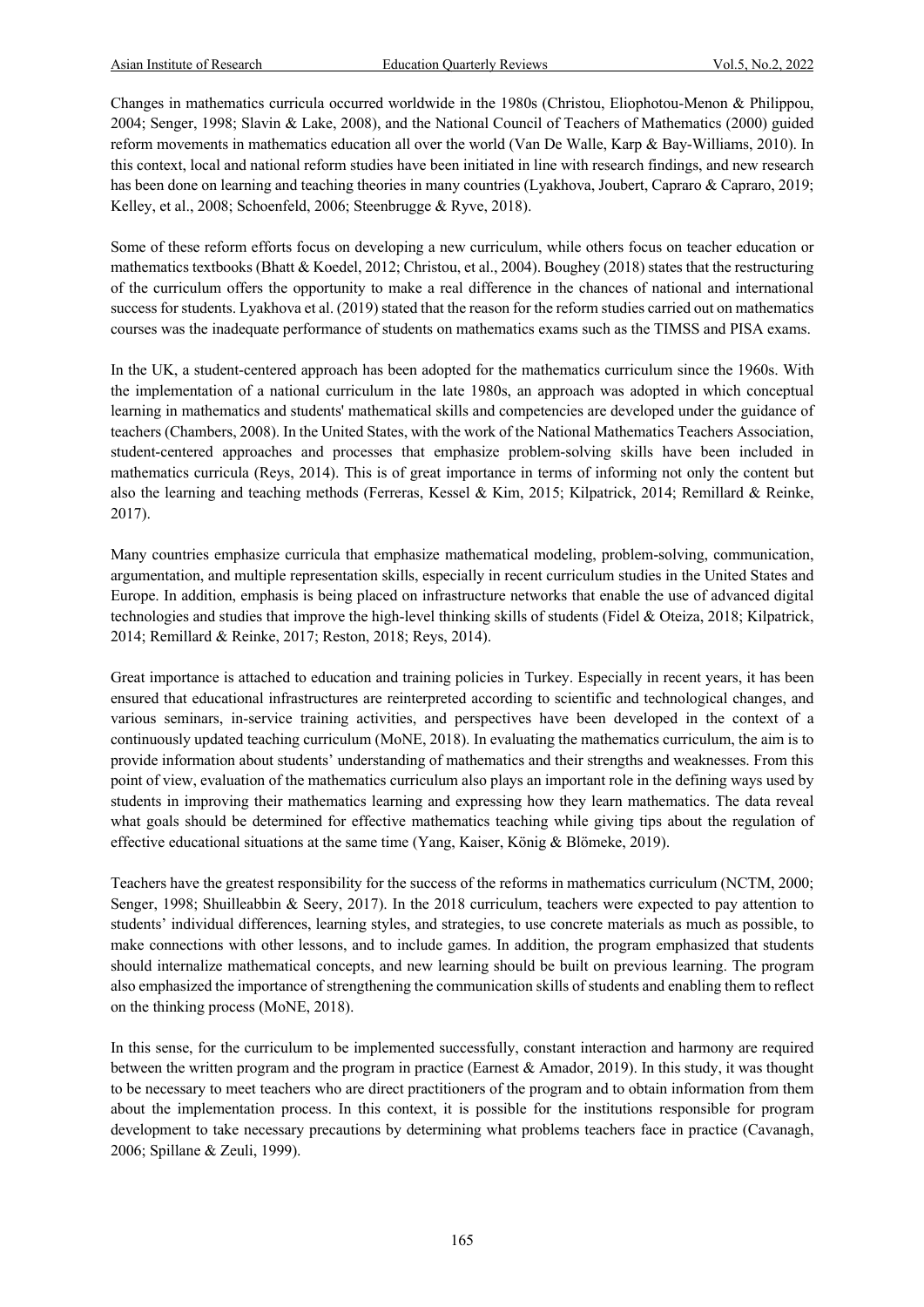There are various studies on the evaluation of mathematics curricula (Bidabadi, Esfahani, Jafari & Abedi, 2019; Clements & Sarama, 2008; Dole, Carmichael, Thiele, Simpson & O'Toole, 2018; Fonger, Stephens, Blanton, Isler, Knuth & Gardiner, 2018; Glencross & Oliver, 1994; Kelley, et al., 2008; Koedel, Li, Polikoff, Hadaway & Wrabeli, 2017; Lyakhova, Joubert, Capraro & Capraro, 2019; Mchugh, 2011; Ma, Lam & Wong, 2006; Norton, Ballinger & Ash, 2016; Valenzuela, 2018; Wheeler & Bray, 2017). For example, Glencross and Oliver (1994) examined the mathematics curriculum for elementary schools in line with the opinions of teachers. They found that teachers think the curriculum is intense, that they need different teaching approaches, and that they want to do their lessons with enriched activities. Similarly Ma, Lam, and Wong (2006) examined the mathematics education programs applied in two primary schools: one in a rural area and one in an urban area. They found that teachers working in the urban area had a tendency to give more difficult math problems to their students since they prepared them for competitions like the National Mathematics Olympics. The study concluded that the beliefs of teachers shape their tendencies and abilities in the adaptation and differentiation of their professional knowledge and skills.

Clements and Sarama (2008) evaluated the effects of a research-based pre-school mathematics curriculum. They found that the math scores of students in the experimental group increased more than in the control group. Bidabadi et al. (2019) carried out a study on a preschool mathematics curriculum and applied a program based on mathematical competencies to an experimental group. They also applied traditional textbooks and teaching based on worksheets in a control group. They concluded that the mathematical competencies improved in students in the experimental group due to the applied mathematics curriculum. Mchugh (2011) evaluated the academic effectiveness of a mathematics curriculum developed with a developmental approach through the Context, Input, Process, Product (CIPP) model. The results suggested that students should be educated in an appropriate class according to their exam scores.

Bhatt and Koedel (2012) compared the effectiveness of three different secondary-school mathematics curricula. They concluded that the traditional programs were used more effectively. Kelley et al. (2008) found that students had low mathematics achievement, the quality of teachers was insufficient, and there was inconsistency between the teaching process and mathematics curriculum. They found that this problem could be solved by curriculumbased evaluation and curriculum-based measurements. Kaur et al. (2018) found that the gap between the formal curriculum and the curriculum implemented should be revealed as a result of studies in which they examined how teachers applied a mathematics curriculum in secondary schools in Singapore.

A limited number of studies have evaluated primary-school mathematics curricula (Cetin, 2010; Dent & Mcchesney, 2016; Kilinc & Anilan, 2019). Cetin (2010) evaluated a primary-school mathematics curriculum based on the opinions of teachers. He found that there were no arrangements that take into account individual learning differences, the program increased the workloads of teachers, the mathematics hours were insufficient, materials were inadequate, and the program was not compatible with crowded class sizes.

Dent and Mcchesney (2016) studied an elementary-school mathematics curriculum and came to the conclusion that field expertise is important in mathematics classes and that the problems experienced in the teaching process can be solved with more professional solutions such as field expertise. Kilinc and Anilan (2019) aimed to determine the opinions of teachers about a primary-school mathematics curriculum and compared them according to determined variables. They found that first-class teachers working in public schools considered the new mathematics curriculum to be positive, but they encountered some difficulties during the application process.

As demonstrated, there are various studies that include different grade levels for the evaluation of mathematics curricula in general. However, there are very few studies on the evaluation of first-grade mathematics curricula in primary schools, and these studies generally focus on the opinions of teachers. Therefore, this study aims to determine the opinions of both teachers and students in relation to a primary-school first-grade mathematics curriculum that has been implemented in Turkey since the 2018-2019 academic year. The results could provide important clues for the implementation and updating of the curriculum. The curriculum has not been evaluated previously, which increases the importance of the study.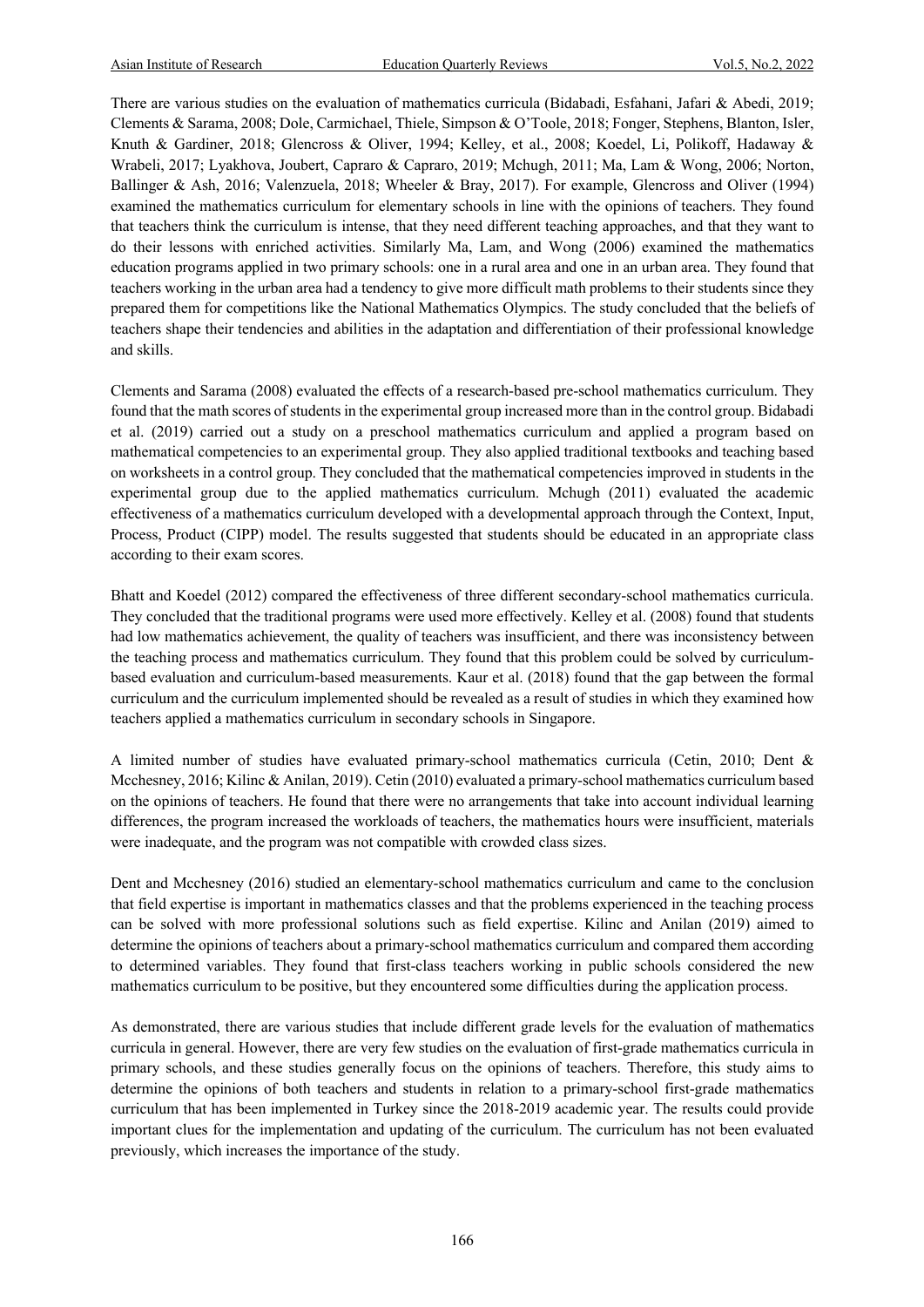It is also important to determine the opinions of teachers and students who are the implementers of the curriculum and the problems that they experience with it, as well as to provide information and suggestions about the program to decision-makers. Based on these facts, the sub-objectives of the research are as follows:

(1) What are the opinions of teachers according to their scores on the Mathematics Curriculum Evaluation Scale (MCES)?

- (2) What are the general opinions of teachers about the mathematics curriculum?
- (3) What in-class application situations do teachers face in mathematics lessons?
- (4) What are the general opinions of students about the mathematics curriculum?

#### **2. Method**

This study was designed in accordance with a mixed-research method. The thoughts of teachers and students regarding the primary school mathematics curriculum were determined in-depth, and the situations that emerged during the implementation of the program were examined. To collect quantitative and qualitative data, a descriptive sequential pattern was adopted as one mixed research method. The descriptive sequential pattern method starts with a quantitative stage, followed by a search for special results in the second stage (Creswell  $\&$ Plano Clark, 2014).

#### *2.1 Population and Sampling*

The research population comprised first-grade teachers working in primary schools in central districts of Turkey. For the quantitative part of the research, a cluster sample method was used to select 294 teachers in 40 primary schools. In cluster sampling, groups rather than individuals are randomly selected. All the members of the selected groups have similar characteristics (Mills & Gay, 2019). The regions of the schools where teachers worked were taken as a cluster. Accordingly, teachers working in three regions in low, middle, and high-level socio-economic environments constituted the sample of the study.

The demographic characteristics of the teachers were examined, and 56.8% of them were female, while 43.2% were male teachers. Furthermore, 81% of the teachers had a graduate education, 10.5% had an associate degree, and 8.5% had postgraduate education. In terms of professional experience, 48.3% of the teachers had 21 years or more, 27.9% of them had 16-20 years, 17.3% of them had 11-15 years, and 6.5% of them had 0-10 years. The class size of 47.3% of the teachers was 30 students or fewer, and 52.7% of them had 31 or more students.

The majority of the teachers (83%) had taught the first grade more than four times. The percentages of teachers working at lower (34%), middle (33%), and upper (33%) socioeconomic levels were close to each other in terms of total scores. For the qualitative dimension of the study, nine teachers and 18 students were chosen using the criterion sampling method. The criterion sampling method implies that all cases meet some criterion and is useful for quality assurance. The nine teachers selected met the criteria of having at least 15 years of experience and having taught the first grade at least two times. The qualitative data group consisted of six female and three male teachers. Five of the teachers had a graduate education, two had an MA degree, and the other two had an associate degree.

In the selection of the students, two students from each class (one female and one male) from the classes of the teachers interviewed were included in the study while taking into account their success and gender. Accordingly, 18 students comprising 9 females and 9 males with low and high achievement status were interviewed. In the observation dimension of the study, a teacher with the highest degree (MA) among nine teachers was interviewed within the scope of the qualitative dimension. This teacher was randomly determined, and observations were made in the teacher's classroom.

#### *2.2 Data Collection Tool*

The data collection tools were the MCES, semi-structured interviews with teachers and students, and an observation form. The MCES scale consists of 21 items that are rated on a five-point Likert scale. We examined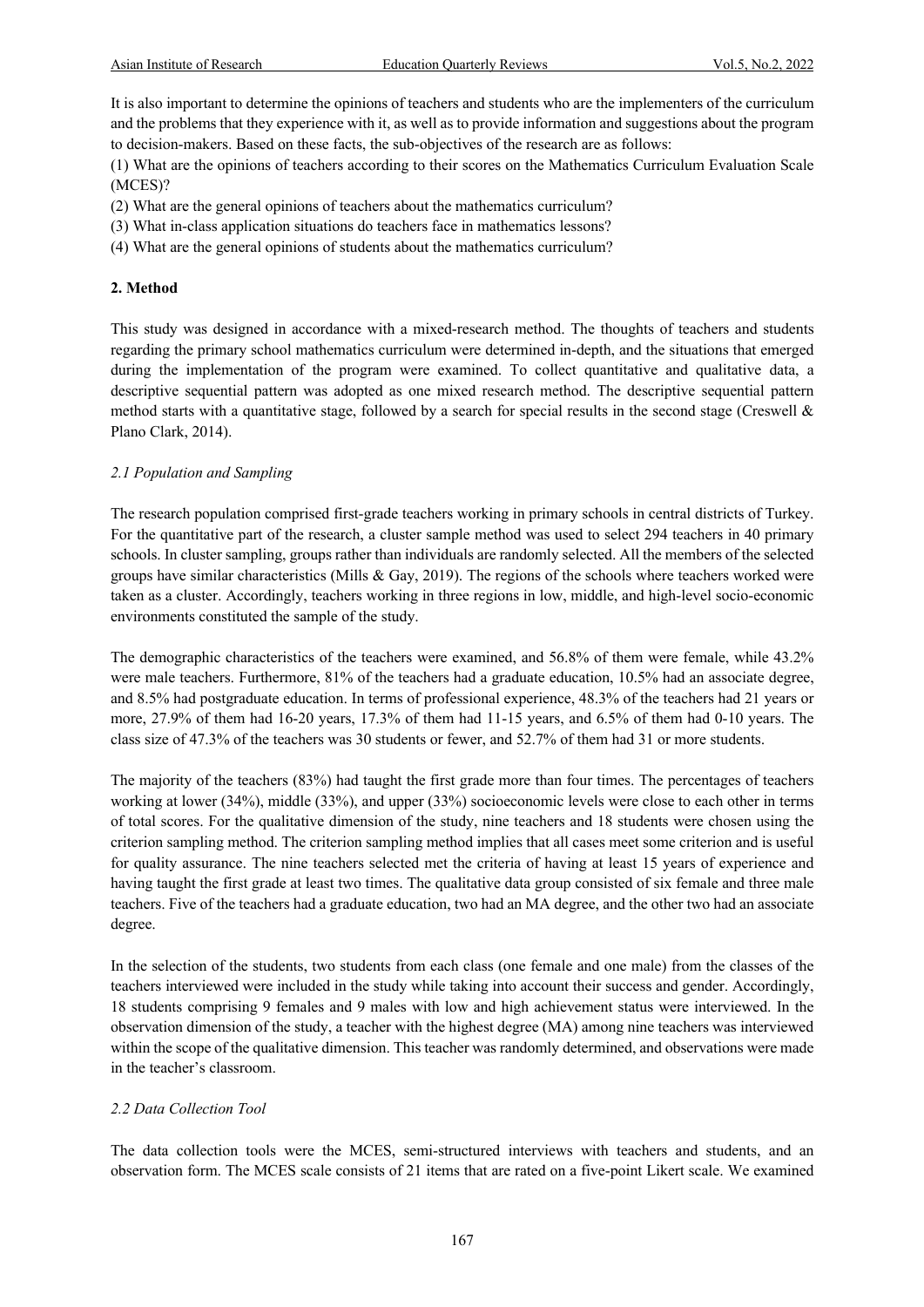the construct validity of the scale using an exploratory factor analysis, and the total variance explained by the scale consisting of five sub-factors was 73.965%.

The sub-factors are the general structure, objective (purpose, goal, and acquisition), content (subject to be studied), evaluation, and presentation of the content (visual materials, figure, diagram, and table). It was concluded that the model with 21 items and five sub-factor scales was an acceptable model according to all the fit index values obtained after the confirmatory factor analysis ( $\chi^2$ /sd= 2.98, GFI= 0.80, AGFI= 0.75, RMSEA= 0.097, RMR=  $0.013$ , SRMR=  $0.013$ , CFI=  $0.92$ , NNFI=  $0.91$ , NFI=  $0.90$ , and PGFI=  $0.62$ ). Cronbach's alpha coefficients were used to determine the scale's reliability. The internal consistency coefficient obtained for the entire scale was 0.94.

For the semi-structured interview and observation form, the relevant literature was examined, and interview questions were prepared. For the interview questions, expert opinions were obtained from seven faculty members, including three specialists in classroom education and four in education programs and teaching. Using feedback and suggestions from the expert opinions, the interview questions were rearranged, and the form was finalized by applying a pilot application with a teacher. All these processes were used to test the comprehensibility, content validity, and language validity of the prepared form. In the semi-structured teacher interview form, there are nine questions for the primary-school first-grade mathematics curriculum.

The questions in the semi-structured interview form include questions about the general opinions regarding mathematics curriculum, applicability status, objectives, content, teaching-learning process, and evaluation situations. The interview form prepared for the students consists of three questions related to the general views of the students about the mathematics lesson, the studies carried out in the learning process, and the students' opinions about the assessment process in the classroom.

Six dimensions were determined for the observation form according to the elements of the curriculum. The fivehour pre-application results for the observation form were presented to the opinions of two experts in the field of education programs and one expert in mathematics education, and the observation form was finalized by making corrections. The following dimensions were included in the form: class description, materials, methods/techniques used in lessons, teaching/learning process activities, evaluation activities, and course completion activities.

#### *2.3 Collection of Data*

Nine teachers were interviewed to explain the quantitative data and analysis results in more detail. Before the interviews, teachers were given a voluntary participation and asked to read and sign them. The interviews lasted for about 25 to 35 minutes. The interviews with the students took between 5 and 10 minutes. After each interview, audio recordings or notes were entered into a computer and reviewed.

During the interview process, observations were also made for one month (20 lesson hours) in the classroom of a volunteer teacher. The researcher first contacted the teacher and observed only the lessons without taking any notes in the first week. The researcher followed the lessons by sitting in the back row so as not to spoil the naturalness of the environment. In this context, 25 hours of observations were made. However, the observation notes in the classroom started from the second week. For this reason, observation notes were kept in the course of 20 lessons and used in the study.

#### *2.4 Analysis of Data*

Quantitative data were analysed using the statistical software package SPSS 22.0. Descriptive statistics were used to evaluate the demographic characteristics of the teachers. To determine whether the data obtained from the scale show a normal distribution, the skewness and kurtosis were calculated as -0.535 and 0.296, respectively. The values were between -1.5 and 1.5, and it was concluded that they fit a normal distribution (Tabachnick & Fidell,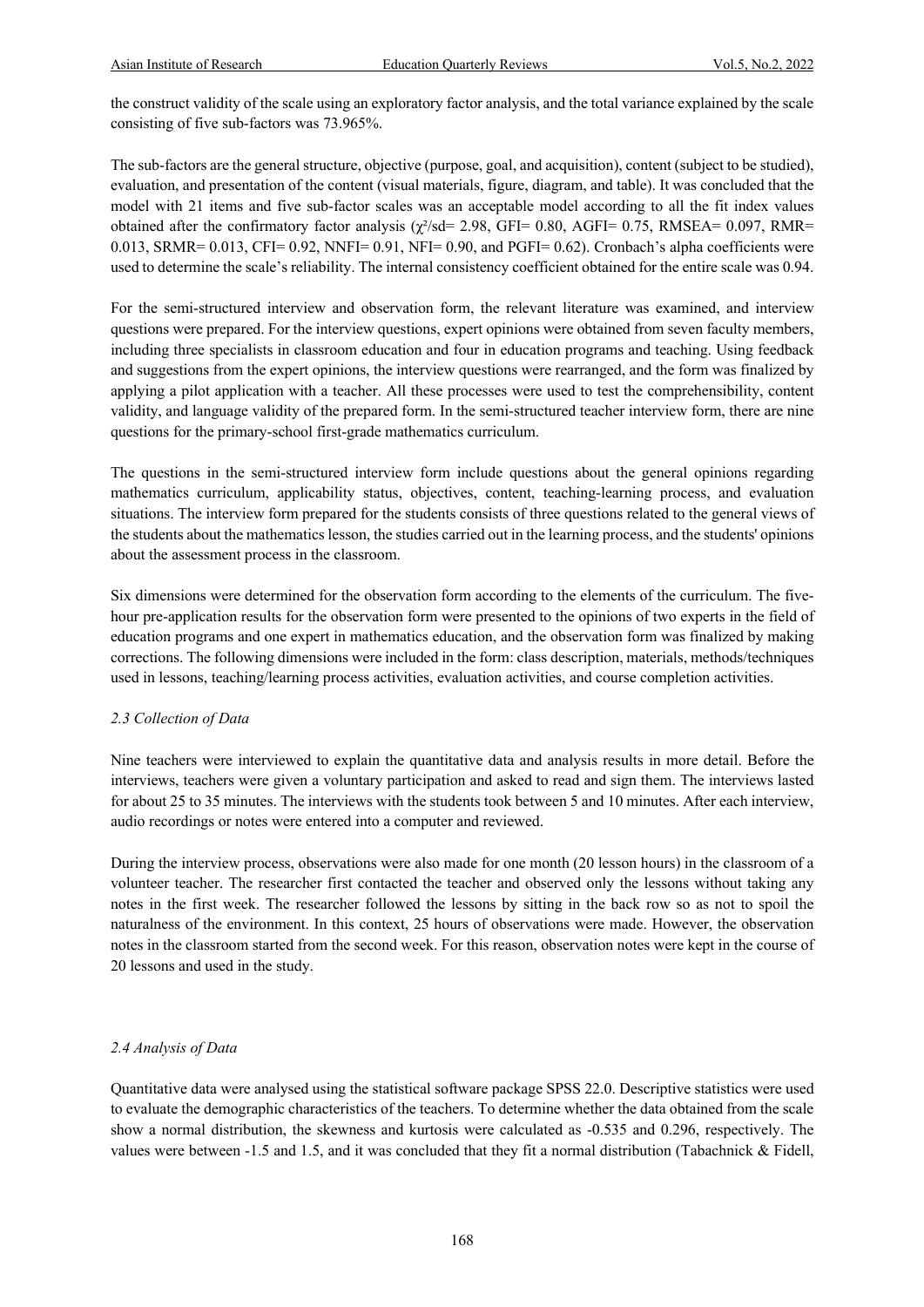2013). Answers were obtained with a five-point Likert-type scale that was rated as "totally agree" (5-4.20), "agree" (4.19-3.40), "slightly agree" (3.39-2.60) "disagree" (2.59-1.80), and "not at all" (1.79-1.00).

Content analysis was used for the analysis of qualitative data. In the process of coding the interviews and observation data, the compatibility between the two coders was examined and calculated as 0.85, 0.87, and 0.92 (Miles & Huberman, 1994). Teachers were coded as T1 through T9, students were coded as S1 through S18, and classroom observation notes were coded as O1 through O20.

To increase the validity and reliability of the research, some precautions were taken throughout the study. While developing the semi-structured interview form, to increase the internal validity of the research, a conceptual framework related to the subject was established with a related literature review. Based on this conceptual framework, expert opinions were obtained from the interview forms.

During the application of the scale, teachers were interviewed at the second stage and informed about the purpose of the interviews, and mutual trust was established with the volunteers. Approval of the teachers was obtained with a voluntary participation form, in which the purpose of the research was specified in detail. In this way, we tried to reveal the real views of the data collected in the interview process regarding the situations of the participants.

To describe the external validity (transferability) of the study, the process of data collection and analysis is described in detail. The semi-structured interview findings are supported by direct quotations. All the findings are presented directly in accordance with their nature without any comment.

To increase the internal reliability (consistency) of the research, data diversification was attempted when conflicting participant opinions were directly given. A mathematics teacher with an MA degree who took a qualitative research course on the data from the interviews was also asked to encode the sample datasets, and two faculty members who are experienced in qualitative research made examinations. They mutually discussed whether the direct quotations reflected the situation, and they tried to reach a common decision. To increase the external reliability (confirmability) of the research, the researcher explained the operations performed throughout the process in detail. In addition, the raw data were stored by the researcher both digitally and as hard copies so that they could be examined by others.

#### **3. Results**

According to the first sub-purpose of the research, the arithmetic mean and standard deviation of the total cores, overall structure, objective, content, presentation of the content, and evaluation subscale of the MCES.

| Dimension                   | N   | $\bar{x}$ | <b>Ss</b> |
|-----------------------------|-----|-----------|-----------|
| Overall structure           | 294 | 3.47      | .81       |
| Objective                   | 294 | 3.44      | .76       |
| Content                     | 294 | 2.97      | .83       |
| Presentation of the content | 294 | 3.53      | .78       |
| Evaluation                  | 294 | 2.93      | .90       |
| Total                       | 294 | 3.27      | .64       |

Table 1: Arithmetic mean and standard deviation values of MCES scores of teachers

It can be said that the teachers participated in the presentation of content, general structure, and acquisition dimensions of the content of the mathematics curriculum. They were able to apply it and had positive opinions, but they agreed little in terms of content and evaluation and had difficulty in implementation. The overall sum of the MCES was also at the level of "I agree a little."

According to the second sub-purpose of the research, the data from the opinions of the teachers regarding the mathematics curriculum.

Table 2: Frequency distribution of teacher opinions regarding the dimensions of the mathematics curriculum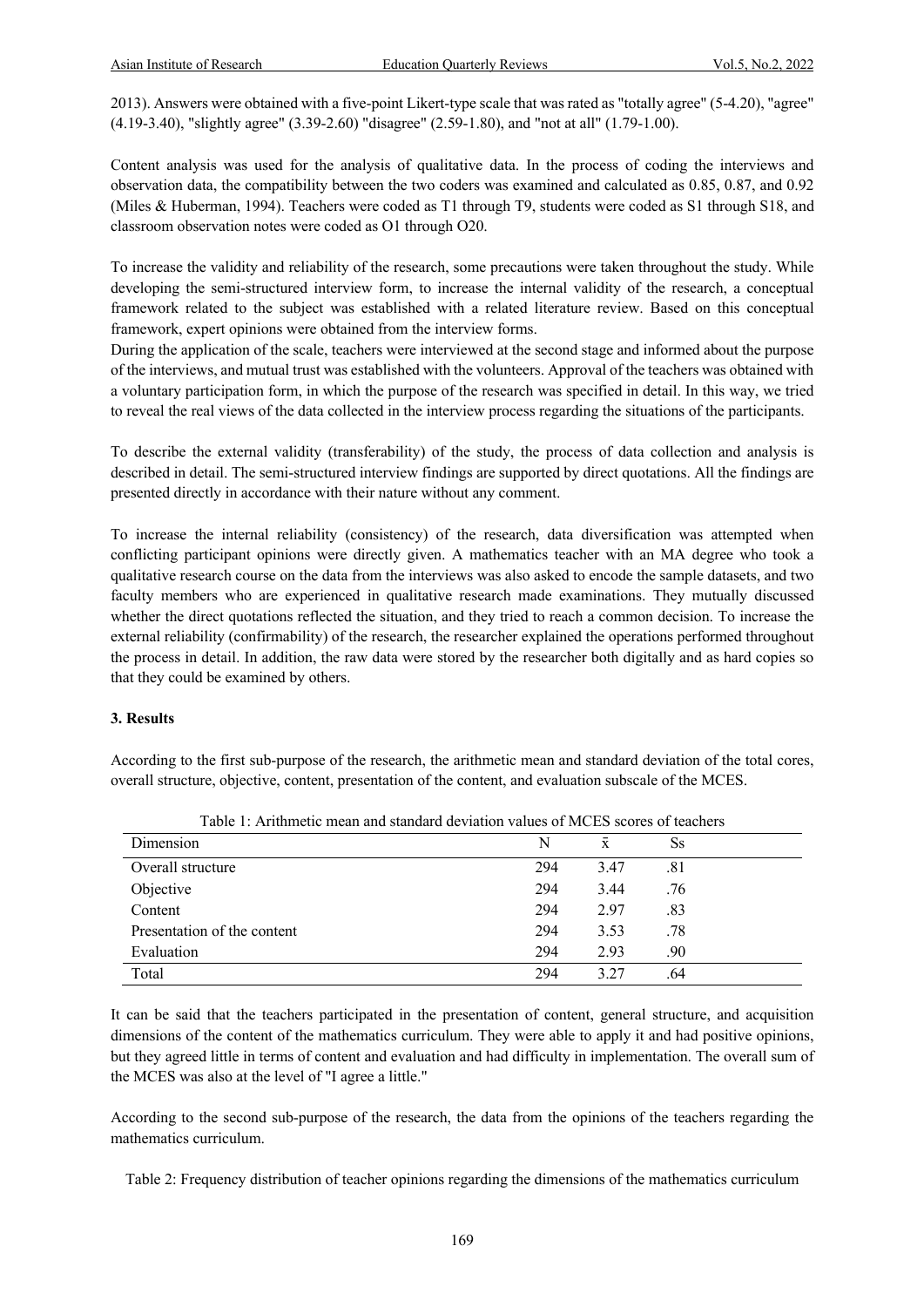| Theme            | Category                | Code                                                          | ${\bf F}$               |
|------------------|-------------------------|---------------------------------------------------------------|-------------------------|
|                  |                         | Open/understandable                                           | 9                       |
|                  | Positive opinions       | Suitable for level of development of students                 | 5                       |
|                  |                         | Achievable                                                    | 5                       |
| Objectives       |                         | Consistent with each other                                    | 5                       |
|                  | Negative opinions       | Partially consistent with each other                          | 4                       |
|                  |                         | Not suitable for level of development of students             | 4                       |
|                  |                         | Realization depends on environmental conditions               | 3                       |
|                  |                         | Realization depends on equipment of teacher                   | $\mathbf{1}$            |
| Content          | Positive opinions       | Can be associated with daily life                             | 6                       |
|                  |                         | Suitable for student level                                    | 6                       |
|                  |                         | Suitable for objectives                                       | 5                       |
|                  |                         | Balance and integrity in the distribution of units and topics | 5                       |
|                  |                         | No balance and integrity in the distribution of units and     | $\overline{4}$          |
|                  | Negative opinions       | topics                                                        |                         |
|                  |                         | Partially suitable for objectives                             | 4                       |
|                  |                         | Partially associated with daily life                          | 3                       |
|                  |                         | Not suitable for student level                                | 3                       |
|                  |                         | No subject repetition                                         | $\overline{\mathbf{3}}$ |
|                  |                         | Insufficient in acquiring mathematical skills                 | 1                       |
|                  |                         | More number of units                                          | 1                       |
|                  | Activities<br>Materials | Inadequate activities                                         | $\overline{9}$          |
|                  |                         | Some activities are not suitable for environment              | 1                       |
|                  |                         | Inadequate materials                                          | 8                       |
|                  |                         | Creating materials depends on ability of teacher              | 6                       |
|                  |                         | Sufficient materials                                          | 1                       |
|                  |                         | No materials suitable for level of students                   | 1                       |
| Teaching-        | Physical                | Class sizes are too high                                      | 6                       |
| learning Process | environment             | Inadequate classroom lighting                                 | 1                       |
|                  |                         | Insufficient time                                             | 5                       |
|                  | Time                    | Sufficient time                                               | 4                       |
|                  |                         | Imbalances in distribution of recommended times               | $\mathfrak{Z}$          |
|                  | Instruction methods     | Using student-centred methods and techniques                  | $\mathfrak{Z}$          |
|                  | and Techniques          | Using teacher-centred methods and techniques                  | $\mathbf{1}$            |
| Evaluation       |                         | Few in number                                                 | $\overline{9}$          |
|                  | Measurement<br>and      | Insufficient in measuring objectives                          | 6                       |
|                  | evaluation materials    | Low usefulness                                                | 4                       |
|                  |                         | Insufficient in measuring the process                         | 1                       |

The results are divided into themes, categories, and codes. The opinions of the teachers regarding the objective theme can be examined under two categories: positive and negative. When the positive opinions of the teachers regarding the achievements were examined, the achievements were clear and understandable, appropriate to the level of development of the students, achievable, and consistent with each other. However, teachers who had a negative view of the objective dimension stated that the achievements are partially consistent with each other, they are not suitable for the level of development of the students, and their realization depends on the environmental conditions and the teacher.

As a second theme, the views of the teachers on the content dimension of the mathematics curriculum were also collected in two categories: positive and negative. The teachers who gave positive opinions stated that the content could be associated with daily life, it is suitable for the level of the students, and the gains and the distribution of units and subjects are in balance and have integrity. On the other hand, teachers with a negative opinion stated that there is no balance and integrity in the distribution of units and topics, the curriculum is partly suitable for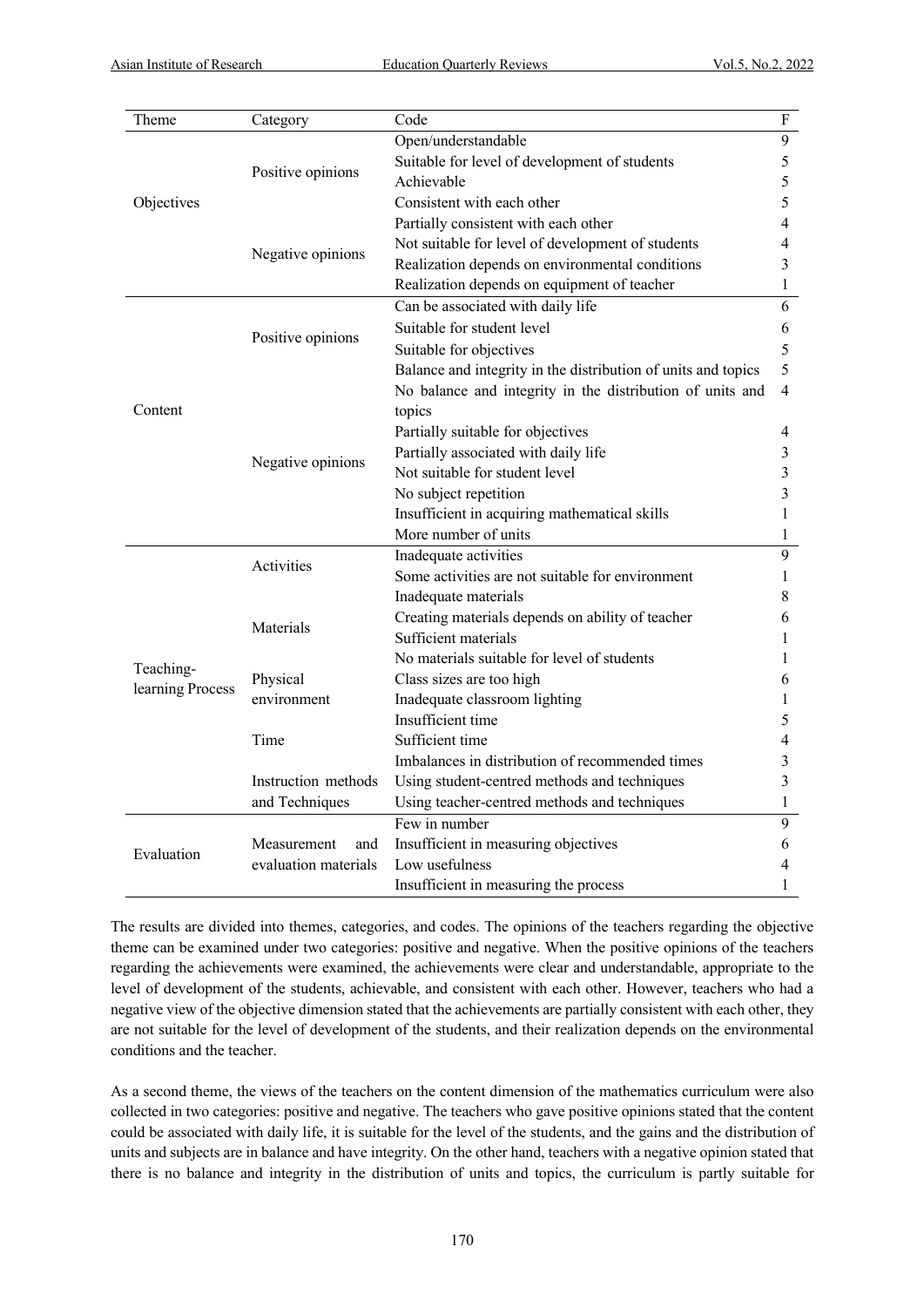achievements, it is partly related to daily life, it is not suitable for the student level, and there is no repetition of the subject. In this context, T7 stated, "In terms of balance and integrity in the distribution of units and topics, I think there should be more topics for addition and subtraction."

As a third theme, the opinions of teachers regarding the learning-teaching process are included in the categories of activities, equipment, physical environment, duration, and teaching methods and techniques. Most of the teachers stated that they thought that the activities and equipment were not sufficient. Regarding this subject, T1 expressed, "We have no geometric shapes. We don't have a board, we don't have math teams." In the physical environment category, six teachers thought that the class sizes were very high. One of the teachers with this view, T4, said, "There are imbalances between the classes in terms of learning environment."

Five teachers thought that the duration was insufficient. In this context, teacher T3 expressed, "In terms of time, it is not enough. There is not enough activity to grasp a subject, and there is not enough time for the student to get up to the board and handle the examples on the subject." Finally, in the teaching-methods and techniques category, three of the teachers stated that they used student-centred methods, and one teacher used teacher-based methods. T9 stated, "In terms of methods, we mostly use digital media. Digital platforms offer us opportunities to challenge and develop our creativity. I try to create a student-centred environment by making use of audio-visual and tactile materials besides the book."

As the last theme, the participant teachers stated that the number of measurement-evaluation materials was low, the gains were insufficiently measured, and in the opinions of the teachers, their usefulness was weak, and they were insufficient in measuring the process. T8 said, "Assessment and evaluation materials are not enough. There should be at least five questions about a topic. In other words, a child should see a geometry question from the bottom up, top to bottom, see it from left to right. A question must also be created by the child. The child must create the solution of the problem by himself but by taking advantage of examples…."

Within the scope of the third sub-purpose of the research, in-class application situations for a mathematics course were observed. The following general characteristics of the class were observed. The classroom is approximately 50 m2, looks clean and tidy, and has a tile floor. In the classroom, there are iron railings on the windows, and there is a burgundy background curtain and a blue, green, red spotted curtain on a white background. The walls of the classroom are painted in cream color.

There is a pink cover on the teacher's desk, while the students' desks have the same color and fabric as the classroom curtain. There is a projector, computer, and sound system in the classroom, and there are two lockers. There are panels that are prepared for different purposes in various parts of the classroom. Students generally seem neat and tidy, and it was observed that they all come to school in school uniforms. The researchers observed that the socio-economic levels of the students in the classroom were generally at a medium level.

The class observed consisted of 40 students. The large class size is a negative situation for the curriculum, which supports the active participation of students in the learning process. The teacher provides classroom management and sometimes has difficulty in attracting the attention of all students to the lesson. The observed teacher stated, "The classroom has 40 people. There is humming. The teacher has difficulty in mastering the classroom and getting the class to do whatever he wants…" (Observation Note: O1).

This situation is reflected in the students as well, and the students complained that they could not speak much. An observed student asked, "Teacher, have you never given me a voice in this lesson?" (Observation Note: O7). There were students at different levels with different comprehension and comprehension rates. When some students have difficulty in grasping the subject, the teacher repeats the subject and goes to the students who have difficulty understanding it, while other students talk to each other or deal with those around them.

Although the teacher occasionally warns them, this situation tends to continue due to the high class size. In this context, the researchers observed, "It was seen that the students who finished the activity quickly turned to other places and talked to each other. The teacher warned these students, but the students continue to talk among themselves" (Observation Note: O3).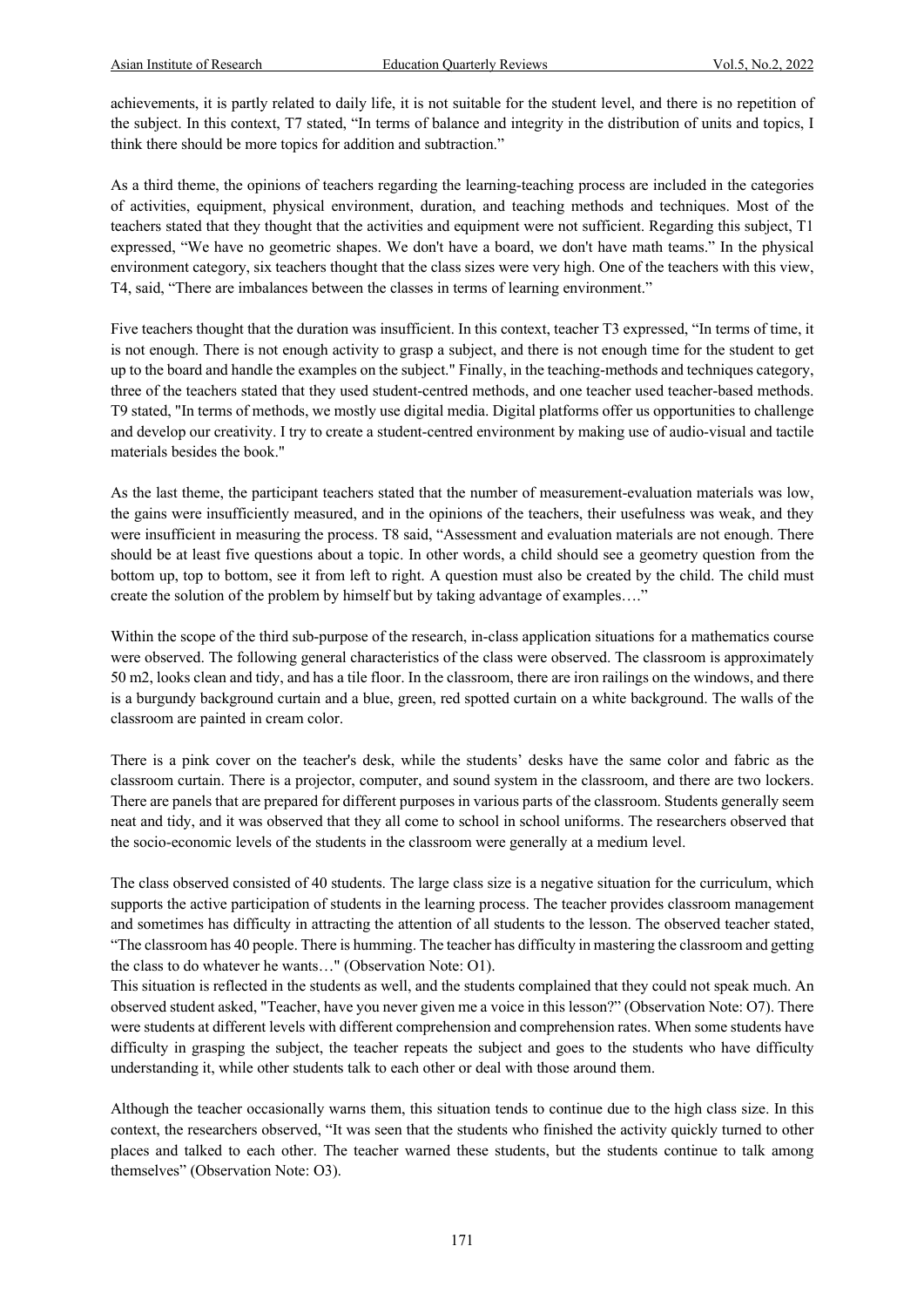On the other hand, a positive psychological environment was observed in the classroom. The students seem very enthusiastic in the lesson, and the teacher has a stimulating role for the students. The teacher seems very sensitive and uses an approach that takes into account the students' interests, wishes, and needs account. In addition, the majority of the students seem happy and excited in the math class. In this context, the researchers observed, "The teacher attends the lesson very graciously. It sounds cheerful and lively. It was observed that the students also came to the lesson ready. All of them have their notebook and pen on the desk. " (Observation Note: O2).

In addition, the teacher uses a language that encourages communication with the students, encourages the students to participate in the lesson, and occasionally uses non-verbal communication. When the teacher starts the lesson in the observed classroom, she generally tends to remind students of the previous day and tries to explain what the subject will be dealing with, to come to the class with the appropriate material within the scope of the lesson, and to inform the students about the objectives of the lesson. In this context, the observed teacher emphasized, "Children will learn to read a calendar today. You know, they took your photos in kindergarten. There was something under those photos. Anybody remember? … Yes, there was a calendar under those photos. Today, we will learn how we read a calendar and how we look at the date from a calendar." (Observation Note: O15).

In the observed classroom, the teacher came prepared for the lesson by paying attention to the working order in the textbook and the curriculum in the mathematics lesson, prepared a daily plan, adhered to the target and the subject, and also included different activities that were not in the textbook in the learning process. In addition, it was observed that students enjoyed drawing, painting, and cutting and pasting activities in the classroom, which each student focused on: "The teacher distributed coloured worksheets about money to students. The students cut out the money from this paper around their cutting points, pasted them into their notebooks, and pasted numbers that showed how many lira they were equal to" (Observation Note: O14).

It is seen that the students always keep their own tools and equipment (textbooks, notebooks, pencils, erasers, play dough, counting sticks, etc.). In addition, it was observed that the teacher used mathematical materials created by herself in the classroom, and there were materials belonging to mathematics lessons and other lessons in various parts of the class. This situation was observed to increase the active participation of the students in the lesson during the learning-teaching process. In line with the understanding of the curriculum, this situation facilitated mental transitions from concrete to abstract in concept development, supported the development of students' mathematical process, affective, and psychomotor skills, and increased students' active participation in the lesson in the learning-teaching process. In this context, researchers noted, "The teacher came to the classroom today with the material she prepared to teach the addition process to the students. She hung the material in front of the class board… She first explained how the material was used." (Observation Note: O2).

When we look at the technological possibilities of the classroom, there is a computer, sound system, and projection device in the classroom. The teacher tries to use these technological opportunities effectively. From time to time, the teacher shows videos appropriate to the subject, plays songs, and shows presentations. In these cases, it was observed that students were more interested in the lesson. In this context, the researchers noted, "The teacher came to the class with his computer. While he was connecting the computer to the projector, he reminded his students what they did in the lesson last week. He opened a presentation on the concept of whole-half in fractions." (Observation Note: O13).

The teacher constantly takes advantage of daily life while processing the subjects and tries to embody them. Concretization of the subject in accordance with the development age of the students is also suitable for the understanding of the teaching program. In addition, it was observed that the students were more eager, interested, and active to participate in the lesson in this way. In this context, researchers noted, "The subject of money is covered. Each student brought an item from home. A doll, toy car, umbrella, ball, tablet… The teacher set up a market in the classroom. She wrote the prices on the items… There is magnetic money on the panel next to the writing board. The students come to the market place by taking the floor and specifying which product to buy. Then, by looking at the price on it, they remove the magnetized money on the side panel, give it to the teacher, and purchase the item… We will do lots of shopping today" (Observation Note: O9).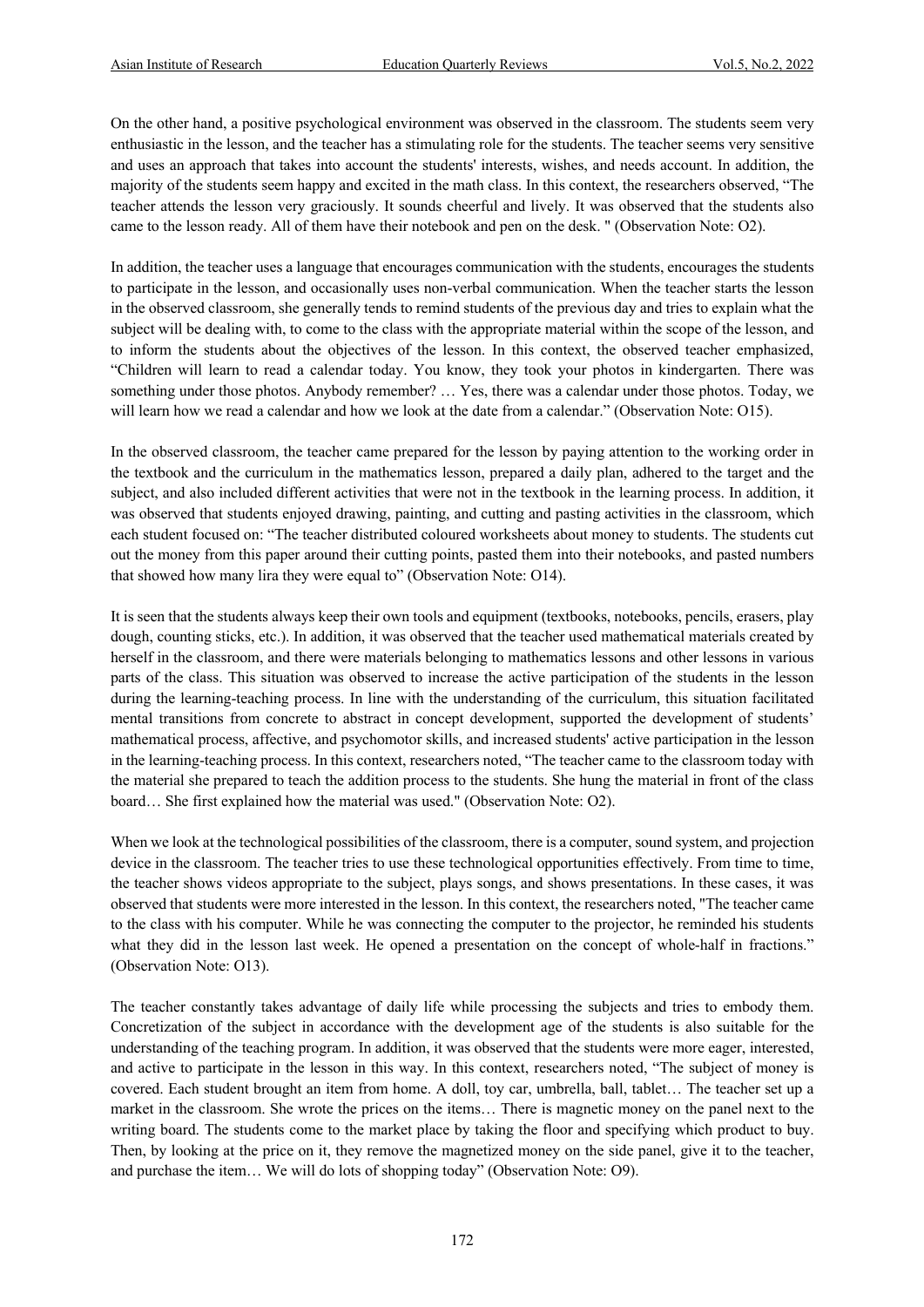In the observed classroom, it was seen that the teacher constantly wandered the rows to check what was learned, examined what the students did, verbally reinforced the students who did the correct things, and corrected the mistakes of students who made them. "The teacher noted down the students with missing learning on her agenda and said she would check them on Monday" (Observation Note: O7).

It was also observed that the teacher used worksheets composed of open-ended questions that he prepared mostly as a measuring tool in the classroom where the teacher was observed and used the textbook very little during this process. In this context, the researchers noted, "The teacher preferred to use an activity paper on the subject as a measurement tool." (Observation Note: O1).

Finally, when we look at the teacher's end-of-course activities, the teacher repeats the topic covered in the last five minutes and summarizes it. The teacher also talks about what will be done tomorrow. However, he cannot do this in every lesson, and when he comes to this part, the exit bell usually rings. In this context, the teacher observed said, "The children can go to recess. We will continue in the next lesson." (Observation Note: O4).

The researchers also observed that the students also had problems regarding the duration. In this context, the researchers noted, "It was observed that some students did not go to recess of their own accord so they could finish the activities, even though the recess bell was ringing and the teacher said that they could go to the recess." (Observation Note: O12).

| Theme             | Category         | Code                                                           | F                       |
|-------------------|------------------|----------------------------------------------------------------|-------------------------|
|                   | Cognitive        | Addition-subtraction learning                                  | 12                      |
|                   |                  | Learning to count numbers                                      | 8                       |
|                   |                  | Problem-solving                                                | 8                       |
|                   |                  | Learning time                                                  | 5                       |
|                   |                  | Learning money                                                 | 3                       |
|                   |                  | Learning fraction (half-whole)                                 | $\overline{c}$          |
| General opinion   |                  | Happy                                                          | 14                      |
|                   | Affective        | Excited                                                        | 5                       |
|                   |                  | <b>Bored</b>                                                   | 1                       |
|                   | Associating      | Using in shopping                                              |                         |
|                   | with daily life  | Knowing time                                                   | 3                       |
|                   |                  | Using while playing                                            | $\overline{c}$          |
|                   |                  | Drawing and painting activities                                | 10                      |
|                   |                  | Cut-and-paste activities                                       | 9                       |
| Teaching-learning | Activities       | Addition and subtraction operations                            | 4                       |
| Process           |                  | Doing counting exercises                                       | 3                       |
|                   |                  | Setting up a market and shopping in the classroom              | 2                       |
|                   |                  | Problem-solving                                                | 1                       |
|                   |                  | Teacher checking homework                                      | 13                      |
| Evaluation        | Feedback         | The teacher looks at the student's gestures                    | 2                       |
|                   |                  | Teacher not checking homework                                  | 2                       |
|                   |                  | Writing a lot in the lesson                                    | $\overline{\mathbf{4}}$ |
|                   |                  | The inability of students to actively participate in the class | 2                       |
| Problems          | Teacher oriented | Inability of the teacher to take care of one on one            | 1                       |
|                   |                  | Too much homework                                              | 1                       |
|                   | Content oriented | Having trouble learning the concept of time                    | 4                       |

Table 3: Frequency distribution of students' opinions regarding the dimensions of the mathematics curriculum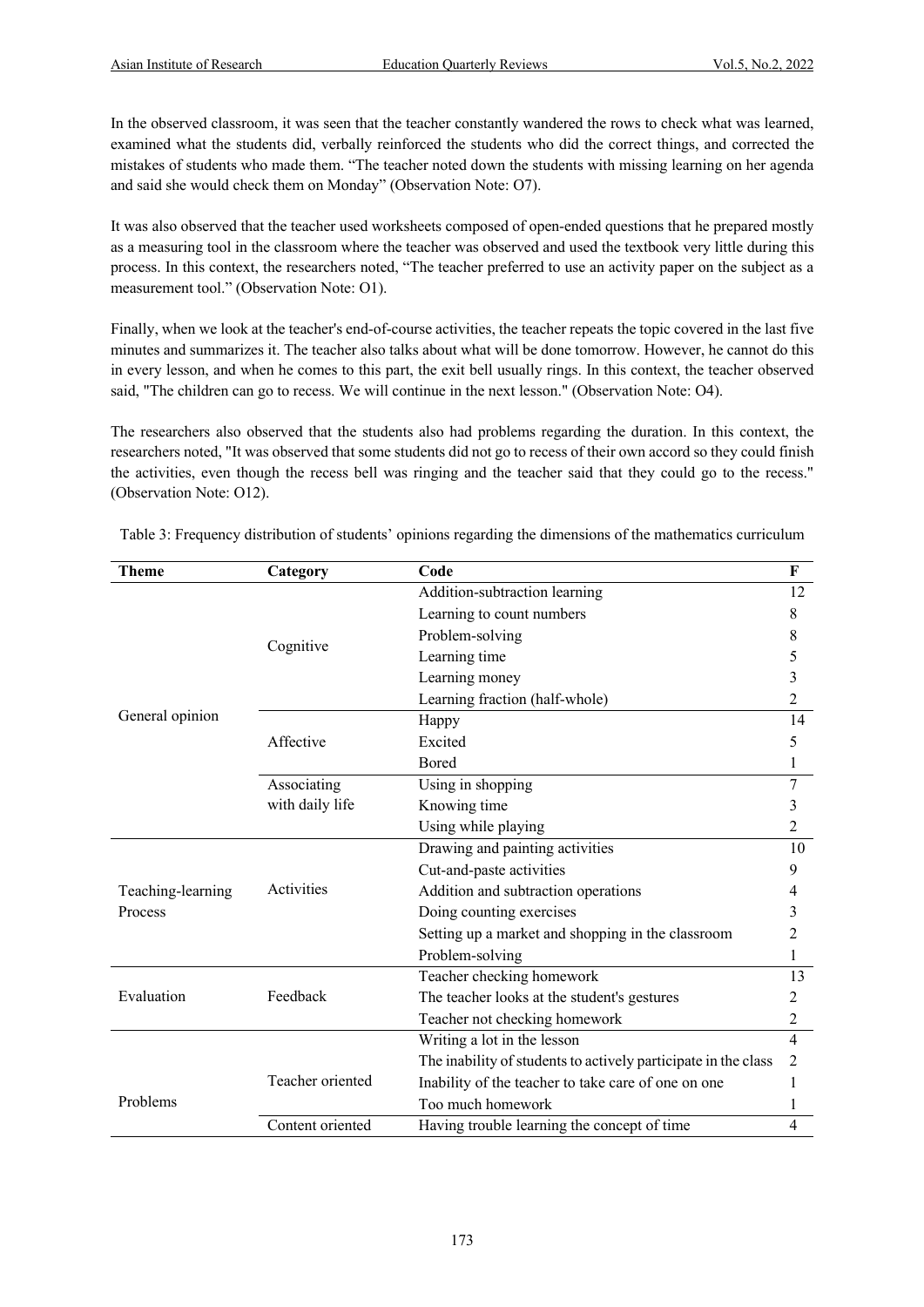The results of the interviews with the students for the fourth and last sub-purpose of the study are shown in Table 3. Accordingly, the interview data with the students fall under five main themes: general opinion, teaching-learning process, evaluation, problems, and suggestions. Accordingly, students in the cognitive category of the general opinion theme mostly learned that they learned addition and subtraction, counting, and problem solving. In the affective category, they stated that they were happy and excited in the lesson, and in the category of associating with daily life, they used the content for shopping in daily life. In this context, the student coded S5 stated, "... we learned to add first. Then we learned to subtract. I knew some addition. The teacher was asking us about it. I am not very happy because I answered quickly."

In the activity category of the learning-teaching theme, students stated that they mostly performed activities for drawing and painting, cutting and pasting, and adding and subtracting. In this context, student S11 explained, "We are painting in the mathematics lesson. Our teacher gives points. We paint and glue them." In the feedback correction category of the evaluation theme, the students stated that the teacher mostly checked their homework. In this context, student S12 stated, "We finish the homework, and we show it to the teacher. The teacher looks at it and sees if we did it wrongly or did we do it right?"

In the theme of problems, students stated that they encountered some problems regarding the teacher, content, and activity. Accordingly, regarding the teacher, the students mostly wrote that they could not participate in the lesson actively. They stated that they had problems in learning the concept of time for content. In this context, student S4 stated, "For example, 'what are you doing at nine o'clock?' 'What are you doing at ten o'clock?' He was asking questions like that. I have a little difficulty answering these."

In the last theme, suggestions, the students mostly made suggestions about increasing the number of activities that are interesting and suitable for the level. In this direction, student S5 stated, "We are doing subtraction in mathematics. I think more subtraction should be done. Addition operations should be both colourful and puzzlelike." Regarding the course materials that can be used in the classroom, student S2 stated, "If there were a television in the classroom, I would like to connect to the internet and watch videos about mathematics."

#### **4. Discussion**

This research was carried out to determine the opinions of teachers and students in-depth regarding the primaryschool first-grade mathematics curriculum that has been used. In this context, it was first concluded that the teachers participated in the items in the mathematics curriculum scale at an intermediate level. This result shows similarity to other studies (Aslan, 2016; Cetin, 2010). It was concluded that the opinions of the teachers regarding the "objective" dimension of the mathematics curriculum are positive. This result overlaps with the interviews and observation results.

When similar studies are examined, it is seen that the opinions of the teachers about the achievements dimension of the programs are compatible with the findings of the study (Al-Shanawani, 2019; Aslan, 2016). On the other hand, it was also concluded that the opinions of the teachers regarding the content dimension of the program are at a medium level. This result is similar to the results of the interviews with teachers. The teachers stated that the content could be associated with daily life, it is suitable for the student level and objective, and there is balance and integrity in the distribution of units and topics.

In the student dimension, it was concluded that the subjects included in the mathematics lesson were learned and can be associated with daily life. Conclusions similar to this finding were achieved through classroom observations. These findings are similar to one of the general objectives of the 2018 mathematics curriculum (MoNE, 2018), which states that the curriculum should be arranged in a way that students can understand and use it in daily life. Again, studies supporting these findings can be seen in the related literature (Al-Shanawani, 2019; Valenzuela 2018).

Another important finding is that the teachers had more negative views about the learning-teaching process. Most of the teachers think that the activities are insufficient. Similarly, the students who participated in the study emphasized that the number of activities was low, and the activity levels were not suitable for their success levels.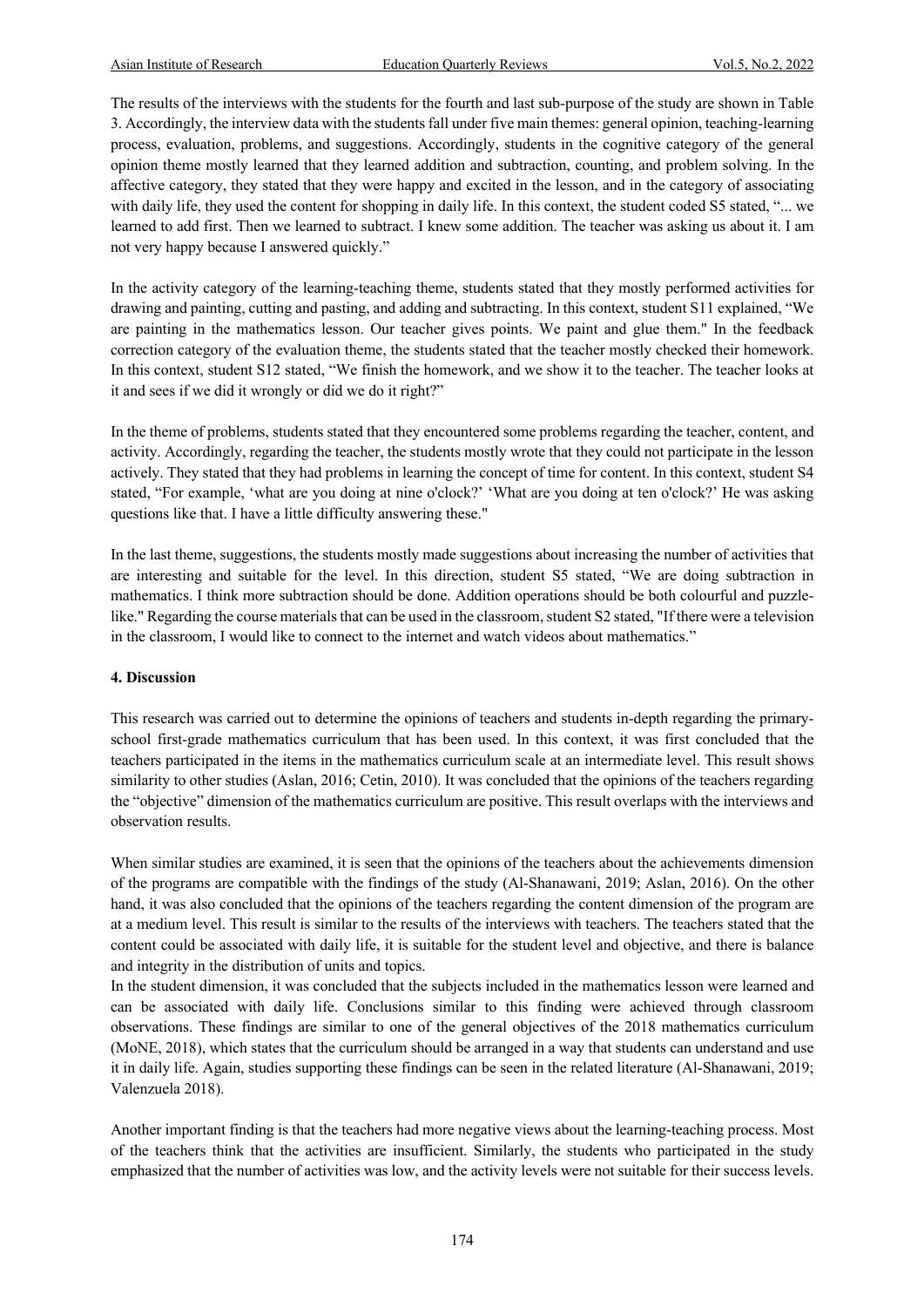Furthermore, in the classroom, it was observed that teachers frequently use additional activities in the process. In this sense, it can be said that the current activities are inadequate for students to comprehend the subject effectively, and there is also a lack of tools and materials in schools.

This finding is similar to those of other studies (Fuentes & Ma, 2018; Glencross & Oliver, 1994; Kelley, et al., 2008; Kose, 2011; Ocak & Tepe, 2019; Temli Durmus, 2016; Koedel et al., 2017). Fuentes and Ma (2018) also showed that teachers should be encouraged in the context of using and evaluating the educational features of the materials used in the mathematics education program to use them more effectively in the classroom. As a result of studies on the effect of mathematics education programs on student achievement, Koedel et al. (2017) reached the conclusion that the use of materials in future research may vary according to the grade level.

According to the qualitative findings of the research, teachers stated that the classes were too crowded for the physical environment. Students stated that they could not actively participate in the lesson because of the crowded class, and teachers could not take care of themselves one-on-one. This result overlaps with the observational findings. In this context, it was revealed that there were students with different learning speeds in the observed classroom, and the teacher was interested in the students who could not learn, while the interest of other students in the lesson decreased, and they spoke among themselves.

It can be said that this situation was caused by the difficulty of the teacher dominating in the classroom depending on the size of the class. In this context, Finn and Achilles (1999) also emphasized that there is a positive relationship between a low number of students in primary grades and the increase in student success. In the same context, Ocak and Tepe (2019) found that there were many problems due to crowded classes.

Besides the physical characteristics of the classroom, a positive climate in the classroom is also important for creating an effective learning environment. It is clear that there is a positive classroom climate with easy communication. It can be said that this situation positively reflects on students during the implementation phase of the curriculum. Hidiroglu (2016) found similar to the results to this study and concluded that academic success increased in a learning environment where students easily communicate with each other and with their teachers.

According to the qualitative findings, teachers had insufficient mathematics lessons, and there are imbalances in the distribution of the time allocated to them. According to the observations and interview results, there were problems in the completion of the activities. Cetin (2010) also reached similar results. In addition, the interviews with teachers clearly show that the time is not sufficient for students to complete activities. This situation coincides with the results of the classroom observations. These results are similar to those of Kose (2011), who revealed that there was insufficient time for the activities in lessons and that there was a shortage of materials and equipment. Furthermore, Altintas and Gorgen (2014) compared Turkey and South Korea's Mathematics curriculum at the primary school level. They found that Turkey is much more time left, and the status of South Korean students a better basic mathematics.

In the qualitative findings of the research, most of the teachers stated that they used student-centred methods and techniques in the teaching-learning process. It was also observed that the teacher tried to ensure the active participation of the students in the observed classroom. This indicates that teachers internalize a student-centred process in accordance with the constructivist approach and program. In this context, Kalem and Fer (2003) concluded that expectations of students towards the lessons were more positive in lessons taught according to active learning principles in which the students were at the centre.

The observation and interview data showed that the evaluation dimension of the mathematics curriculum in practice was especially insufficient for teachers in terms of the basic gains it aimed to measure. From this point of view, it is clear that the majority of the teachers participating in the study have negative views on the evaluation dimension of the mathematics curriculum, and they emphasize that the measurement tools do not measure the achievements. The number of measurement tools is insufficient, and they do not serve their purpose. In this context, the Kilinc and Anilan (2019) looked at the size of the program evaluation studies conducted in Turkey and reached the conclusion that teachers emphasize that they the desired more qualification. In comparative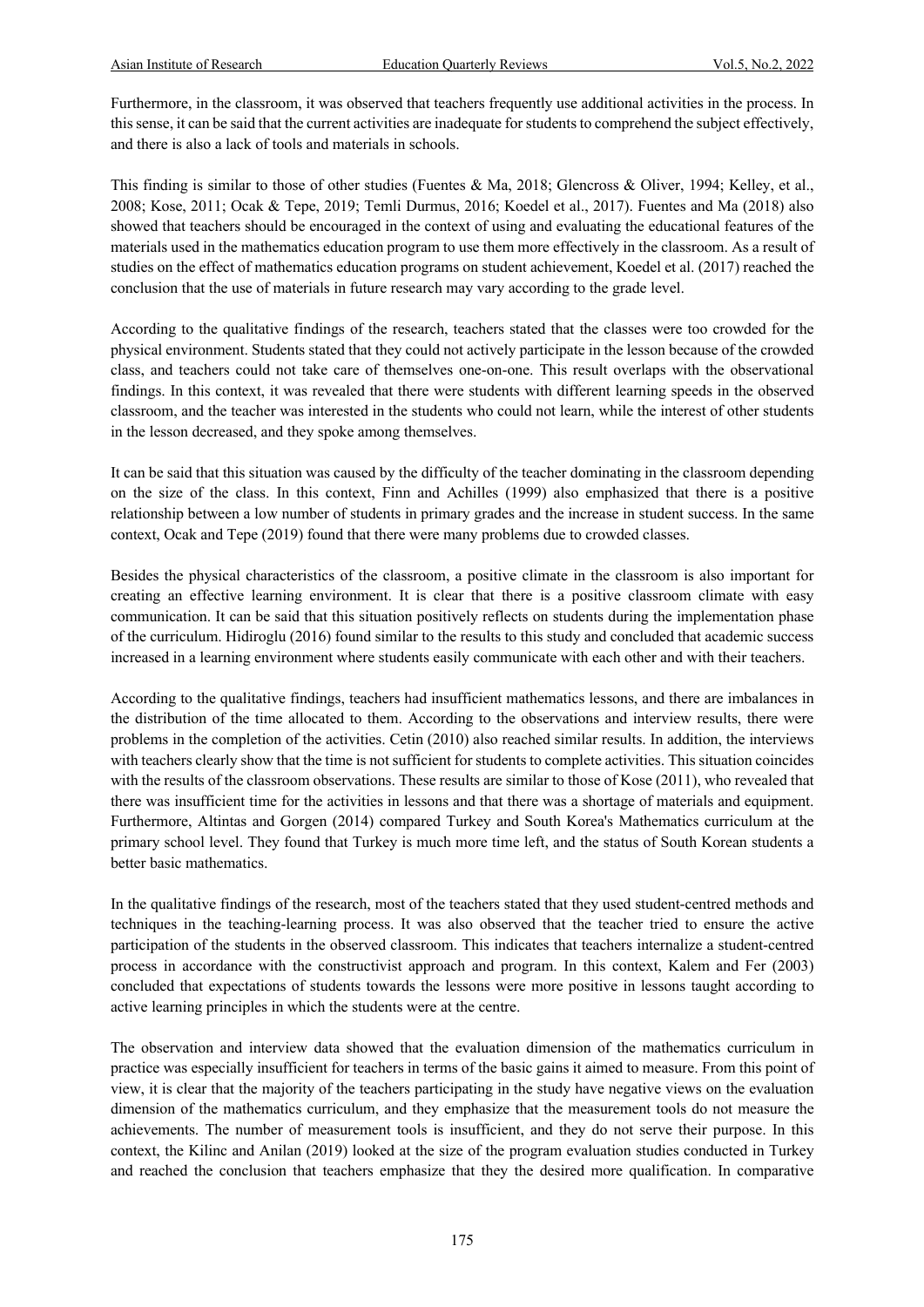research, Cetinbag (2019) found that in the assessment dimension of the Canadian mathematics curriculum, different types of assessment are offered to teachers in a way that suits each acquisition. In the assessment dimension of the Turkey mathematics curriculum, different types of assessment are not offered to teachers in a way that suits each acquisition.

To sum up, the evaluation dimension of the new mathematics curriculum has been simplified in comparison to previous programs. Nevertheless, it is clear that it is insufficient to measure what is learned, it is not useful, and problems related to measurement and evaluation continue. Similarly, Demir, Tananis, and Basbogaoglu (2018) and Letina (2015) also found that teachers experienced the most problems in terms of time and lack of guidance during the implementation of alternative assessment and evaluation methods.

On the other hand, teachers in the study stated that creating mathematical tools and materials depends on the teacher's equipment. This finding also coincides with the observation results. For example, in the classroom observed, the teacher used materials that he made in teaching addition with natural numbers, teaching the concept of time, and teaching the subject of money. In this sense, although teachers find the course materials in the new curriculum insufficient, they try to complete the material's deficiencies individually. In this respect, besides providing ready-made materials to schools, guiding and encouraging activities for teachers in preparing materials can be effective in increasing the quality of learning environments.

Finally, compared with other countries engaged in similar programs, the reformed mathematics curriculum implemented in Turkey has similar efficacy. However, it was concluded that the expected goals in the learningteaching process and assessment dimensions were not achieved. It is thought that the implementation of the curriculum could be improved by curriculum development experts revising the weak elements of the curriculum, especially in the dimensions of learning, teaching, and evaluation.

From this point of view, within the scope of curriculum development, many researchers emphasize that it is important to compare the educational practices and curricula of different countries during the development of a curriculum and to determine the deficiencies of the programs in this context (Baki & Gökcek, 2005; Cetinbag, 2019; Hıdıroglu, 2016). In this sense, examination of the current mathematics curriculum will not only provide information about the program's image, but also contribute to the future experience of other countries with similar characteristics.

#### **4. Suggestions**

According to the results of this study, it is suggested that the number of activities and measurement and evaluation tools be increased in the teaching and learning process. It may be suggested that the physical facilities of schools be reorganized according to the changing and developing educational understanding, to provide in-class technological facilities that will facilitate the active participation of students in lessons and structuring the information, and to ensure that the necessary materials for students and teachers are made available in learning environments for mathematics lessons.

The research findings were obtained through processes limited to students and teachers based on both quantitative and qualitative data. The similarities and differences between the renewed primary education curriculum and the primary education curriculum implemented in developed countries could be compared. This research was evaluated from the perspective of primary-school teachers and students in mathematics only. Thus, research could be conducted to include the opinions of parents or administrators.

After presenting the results, you are in a position to evaluate and interpret their implications, especially with respect to your original hypotheses. Here you will examine, interpret, and qualify the results and draw inferences and conclusions from them. Emphasize any theoretical or practical consequences of the results. (When the discussion is relatively brief and straightforward, some authors prefer to combine it with the Results section, creating a section called Results and Discussion).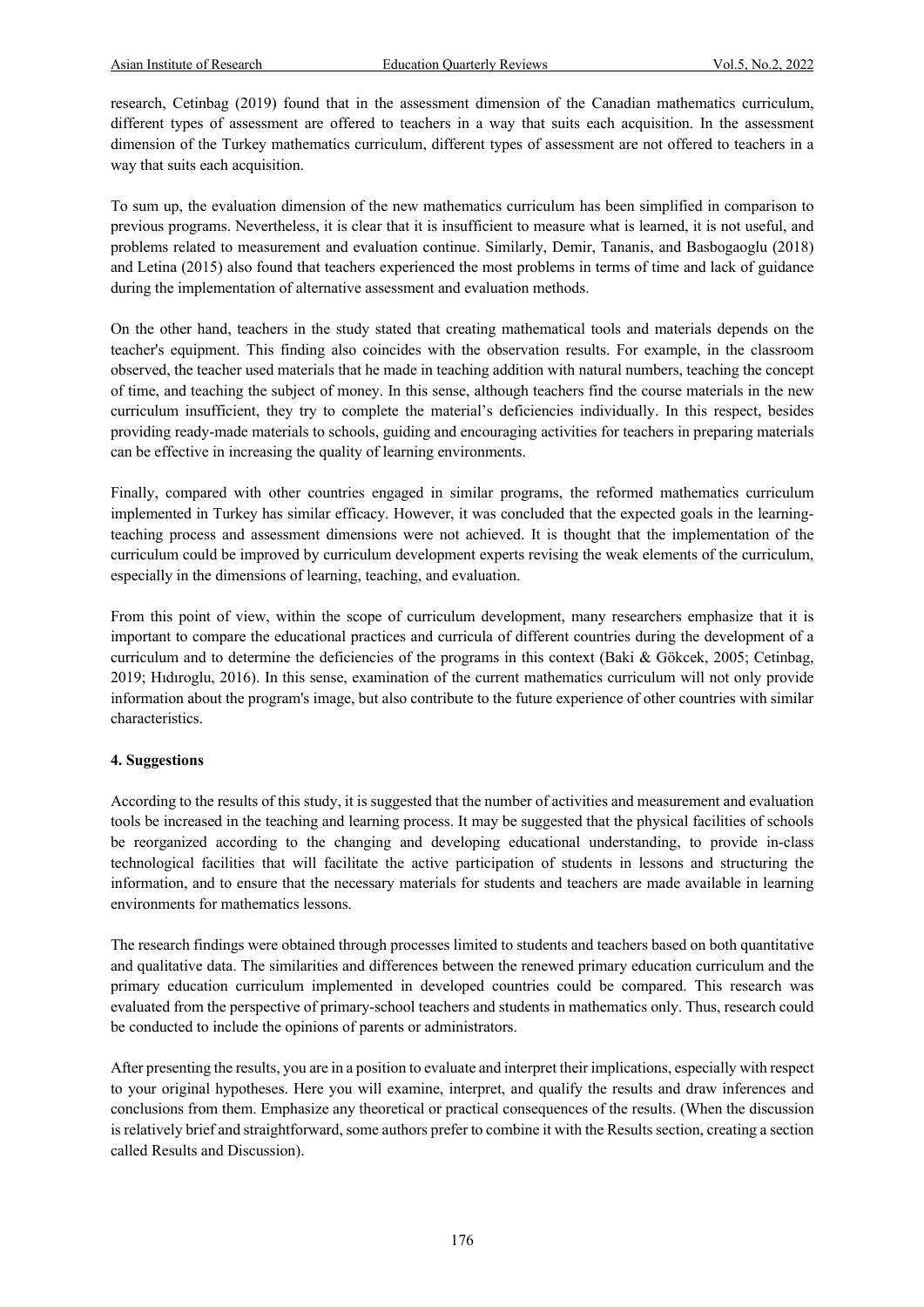#### **Acknowledgments**

Both writers contributed to the design and implementation of the research, to the analysis of the results and to the writing of the manuscript. This article was supported by Cukurova University Scientific Research Unit. Project No: SYL-2018-10216

#### **References**

- Al-Shanawani, H. M. (2019). Evaluation of self-learning curriculum for kindergarten using Stufflebeam's CIPP Model. *SAGE Open*, 1-13. https://doi.org/10.1177/2158244018822380
- Altintas, S., & Gorgen, I. (2014). Comparative analysis of the mathematic curriculums of Turkey and South Korea, *Education Sciences*, *9*(2), 191-216. https://dergipark.org.tr/tr/pub/nwsaedu/issue/19808/211880
- Aslan, D. (2016). An evaluation of the private high school curriculum. *Journal of Education and Practice, 7*(9), 205-215. https://eric.ed.gov/?id=EJ1095758
- Atweh, B., & Goos, M. (2011). The Australian mathematics curriculum: A move forward or back to the future?. *Australian Journal of Education, 55*(3), 214–228. https://doi.org/10.1177/000494411105500304
- Bhatt, R., & Koedel, C. (2012). Large-scale evaluations of curricular effectiveness: The case of elementary mathematics in Indiana. *Educational Evaluation and Policy Analysis, 34*(4), 391-412. https://doi.org/10.3102/0162373712440040
- Bidabadi, N. S., Esfahani, A. R. N., Jafari, E. M., & Abedi, A. (2019). Developing a mathematics curriculum to improve learning behaviors and mathematics competency of children. *The Journal of Educational Research, 112*(3), 421-428, DOI:10.1080/00220671.2018.1547960
- Boughey C. (2018). Using the curriculum to enhance teaching and learning. *South African Journal of Science, 114*(9/10), 1-3. https://doi.org/10.17159/sajs.2018/a0288
- Cavanagh, M. (2006). Mathematics teachers and working mathematically: Responses to curriculum change. http://citeseerx.ist.psu.edu/viewdoc/download?doi=10.1.1.547.3364&rep=rep1&type=pdf
- Cetin, D. (2010). *Teachers' opinions on first grade mathematics program in elementary education [*Unpublished master's thesis]. University of Adnan Menderes. http://adudspace.adu.edu.tr:8080/jspui/bitstream/11607/772/2/duygu\_cetin\_tez.pdf.
- Cetinbag, A. (2019). *Comparing the elements of the program in the context of primary school mathematics curriculum in Turkey and Canada* [Unpublished master's thesis]. University of Marmara.
- Chambers, P. (2008). *Teaching mathematics: Developing as a reflective secondary teacher*. London: Sage.
- Christou, C., Eliophotou-Menon, M., & Philippou, G. (2004). Teachers' concerns regarding the adaptation of a new curriculum: An application of CBAM. *Educational Studies in Mathematics, 57(*2), 157-177. https://doi.org/10.1023/B:EDUC.0000049271.01649.dd
- Clements, D. H. (2002). Linking research and curriculum development. In D. English (Ed.), *Handbook of ınternational research in mathematics education* (pp. 599-630). London: Lawrence Erlbaum Assocıates Publishers.
- Clements, D. H., & Sarama, J. (2008). Experimental evaluation of the effects of a research based preschool mathematics curriculum. *American Educational Research Journal, 45*(2), 443–494. https://doi.org/10.3102/0002831207312908
- Creswell, J. W., & Plano Clark, V. (2014). *Designing and conducting mixed methods research*. Thousand Oaks, CA: Sage.
- Demir, M., Tananis, C. A., & Basbogaoglu, U. (2018). Comparative investigation of alternative assessment methods used in Turkey and United States elementary 4th grade mathematics curriculum. *International Journal of Educational Administration and Policy Studies, 10*(7), 72-82. DOI: 10.5897/IJEAPS2018.0561
- Dent, W., & Mcchesney, A. (2016). The changing landscape of one primary school's mathematics curriculum. *Teachers and Curriculum, 16*(2), 19-25. https://files.eric.ed.gov/fulltext/EJ1123358.pdf
- Dole, S., Carmichael, P., Thiele, C., Simpson, J., & O'Toole, C. (2018). Fluency with number facts responding to the Australian curriculum. In J: Hunter, P. Perger, & L. Darragh, (Eds.). Making waves, opening spaces *(Proceedings of the 41st annual conference of the Mathematics Education Research Group of Australasia)* (pp. 266- 273). Auckland: MERGA. Mathematics.
- Earnest, D., Amador, M. J. (2019). Lesson plan imation: Prospective elementary teachers' interactions with mathematics curricula, *Journal of Mathematics Teacher Education (22)*1, 37–68. https://doi.org/10.1007/s10857-017-9374-2
- Ferreras, A., Kessel, C., & Kim, M. (2015). *Mathematics curriculum, teacher professionalism, and supporting policies in Korea and the United States.* Washington, D.C.: The National Academies Press.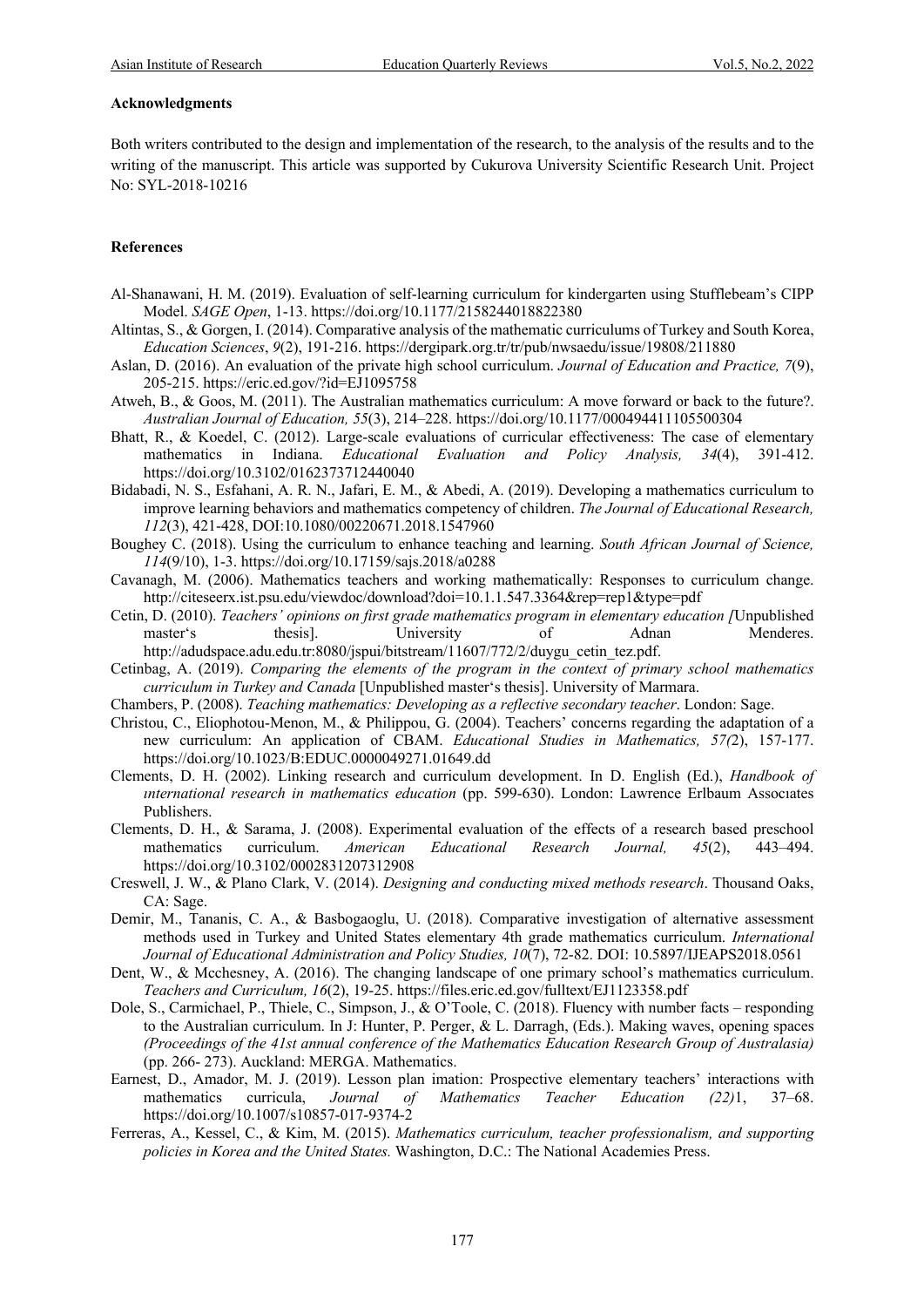- Fidel L. Oteiza, F. L. (2018). Processes and agents of curriculum design, development and reforms in three decades of school mathematics in Chile.
- Finn, J. D., & Achilles, C. M. (1999). Tennessee's class size study: Findings, implications, misconceptions. *Educational Evaluation and Policy Analysis, 21*(2), 97-109. https://www.fsb.muohio.edu/lij14/411\_read\_classsize.pdf
- Fonger, N., L., Stephens, A., Blanton, M., Isler, I., Knuth, E., & Gardiner, A. M. (2018). Developing a learning progression for curriculum, instruction, and student learning: An example from mathematics education, *Cognition and Instruction, 36*(1), 30-55. DOI: 10.1080/07370008.2017.1392965
- Fuentes, S. Q., & Ma, J. (2018). Promoting teacher learning: A framework for evaluating the educative features of mathematics curriculum materials. *Journal of Mathematics Teacher Education, 21*, 351–385. https://link.springer.com/article/10.1007%2Fs10857-017-9366-2
- Glencross, M. J., Oliver, J. (1994). An analysis of teachers' opinions of a senior primary mathematics syllabus. *Psychological Reports, 75*, 1347-1353. https://doi.org/10.2466/pr0.1994.75.3.1347
- Hidiroglu, C., N. (2016). *Evaluation of fractions unit of middle school 5th grade mathematics curriculum*  [Unpublished master's thesis]. University of Pamukkale.
- Kalem, S., & Fer, S. (2003). The effect of learning environment created with active learning model on learning, teaching and communication process, *Educational Sciences: Theory & Practice, 3*(2), 433-461. http://www.sevalfer.com/Content/pdf/Makale\_AktifOgrenmeOrtami\_EN.pdf
- Kaur, B., Tay, E., Toh, T., Leong, Y. & Lee, N. (2018). A study of school mathematics curriculum enacted by competent teachers in Singapore secondary schools. *Mathematics Education Research Journal, 30*(1), 103- 116. http://dx.doi.org/10.1007/s13394-017-0205-7
- Kelley, B., Hosp, J. L., Howell, K. W., (2008). Curriculum-based evaluation and math an overview. *Assessment for Effective Intervention, 33*(4), 250- 256. https://doi.org/10.1177/1534508407313490
- Kilinc, M. B., Anilan, H. (2019). Examining the opinions of the first grade teachers about the first grade mathematics curriculum. *Eskisehir Osmangazi University Journal of Social Sciences, 20*, 1033- 1061. http://sbd.ogu.edu.tr/makaleler/%C3%96ZEL50.pdf
- Kilpatrick, J. (2014). Mathematics education in the United States and Canada. In A. Karp & G. Schubring (Eds.), *Handbook on the history of mathematics education* (pp. 323–333). New York, NY: Springer.
- Koedel, C., Li, D., Polikoff, M. S., Hardaway, T., Wrabel, S. L. (2017). Mathematics Curriculum Effects on Student Achievement in California. *AERA Open, January-March 2017, 3*(1), 1–22. https://doi.org/10.1177/2332858417690511
- Land, T.C., Bartell, T. G., Drake, C., Foote, M. Q., McDuffie, A. R., Turner, E. E., & Aguirre J. M. (2019). Curriculum spaces for connecting to children's multiple mathematical knowledge bases. *Journal of Curriculum Studies, 51*(4), 471-493. https://www.tandfonline.com/doi/abs/10.1080/00220272.2018.1428365
- Letina, A. (2015). Application of traditional and alternative assessment in science and social studies teaching. *Croatian Journal of Education, 17*(1), 137- 152. https://hrcak.srce.hr/137684
- Lew, H. (2019). Current mathematics curriculum of South Korea and its embodiment into textbooks. In: C. Vistro-Yu, T. Toh (Eds.), *School mathematics curricula mathematics education an Asian perspective* (pp. 127-150). Singapore: Springer. https://link.springer.com/chapter/10.1007/978-981-13-6312-2\_1
- Lyakhova, S., Joubert, M., Capraro, M. M., & Capraro, R. M. (2019). Designing a curriculum based on four purposes: let mathematics speak for itself. *Journal of Curriculum Studies, 51*(4), 513– 529. https://doi.org/10.1080/00220272.2019.1594389
- Ma, Y. P, Lam, C. C., & Wong, N. Y. (2006). Chinese primary school mathematics teachers working in a centralized curriculum system: A case study of two primary schools in North-East China. *Compare: A Journal of Comparative and International Education*, *36*(2), 197-212. https://www.tandfonline.com/doi/abs/10.1080/03057920600741206
- McHugh, J.M. (2011). *Program evaluation of developmental math instruction at the community college level*. Unpublished doctoral dissertation, Gardner-Webb University. https://digitalcommons.gardnerwebb.edu/educatioetd/76
- Mills, G. E., & Gay, L. R. (2019). *Educational research competencies for analysis and applications.* New York: Pearson Education.
- MoNE. (2018). *Mathematics curriculum.* Ankara: State Books Directorate Printing House.
- Mullis, I. V. S., Martin, M. O., Loveless, T. (2016). *20 years of TIMSS: international trends in mathematics and science achievement, curriculum, and instruction.* Boston: TIMSS & PIRLS International Study Centre.
- NCTM. (2000). *Principles and standards for school mathematics*, Reston, VA: National Council of Teachers of Mathematics.
- Norton, J., Ballinger, S., & Ash, J. (2016). *Massachusetts English language arts/literacy and mathematics curriculum frameworks review. Final report*. Cambridge, MA: Abt Associates. https://eric.ed.gov/?id=ED582099
- Ornstein, A. C. & Hunkins, F. P. (2009). *Curriculum: foundations, principles, and issues*. Boston: Allyn & Bacon.